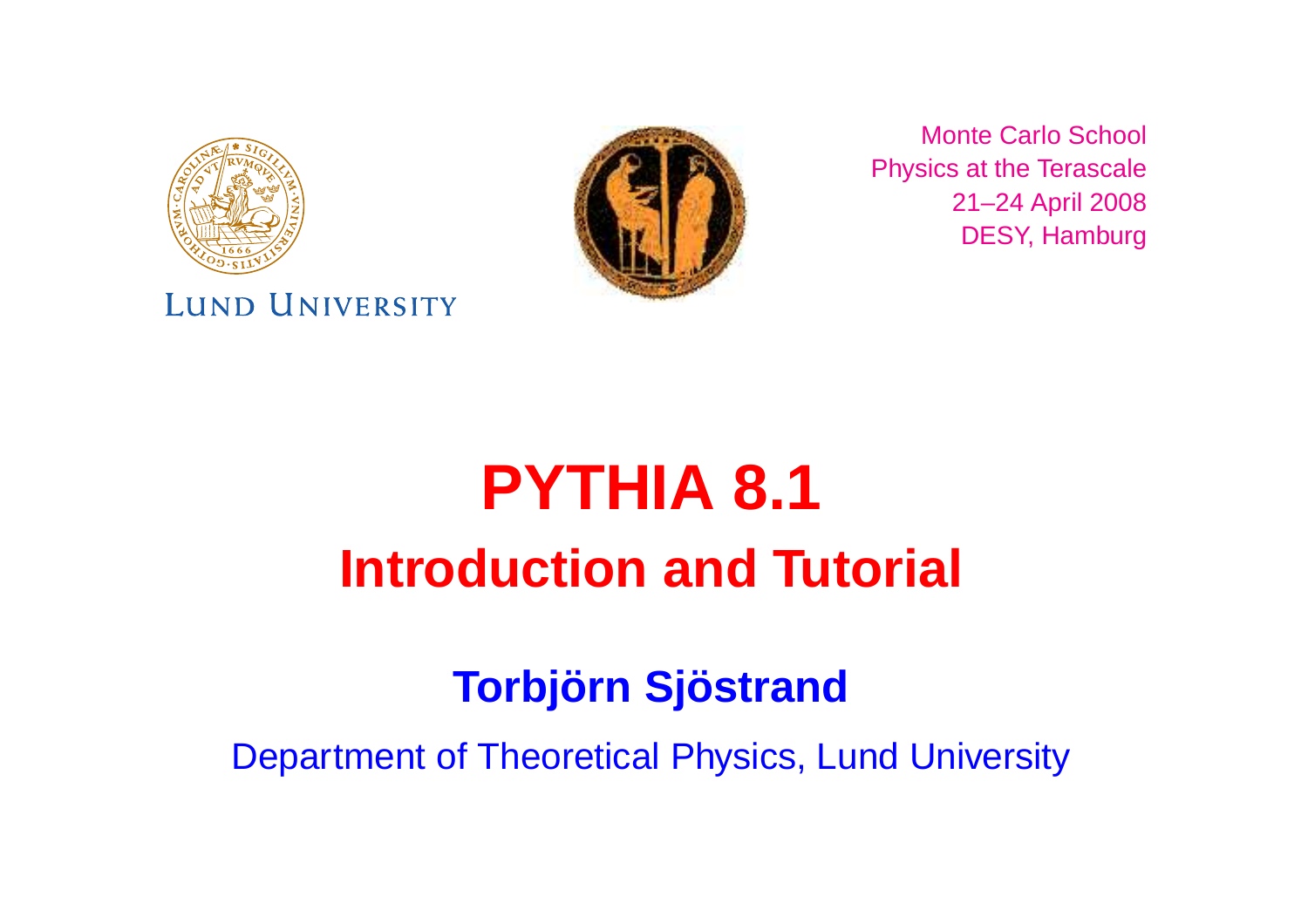# PYTHIA history

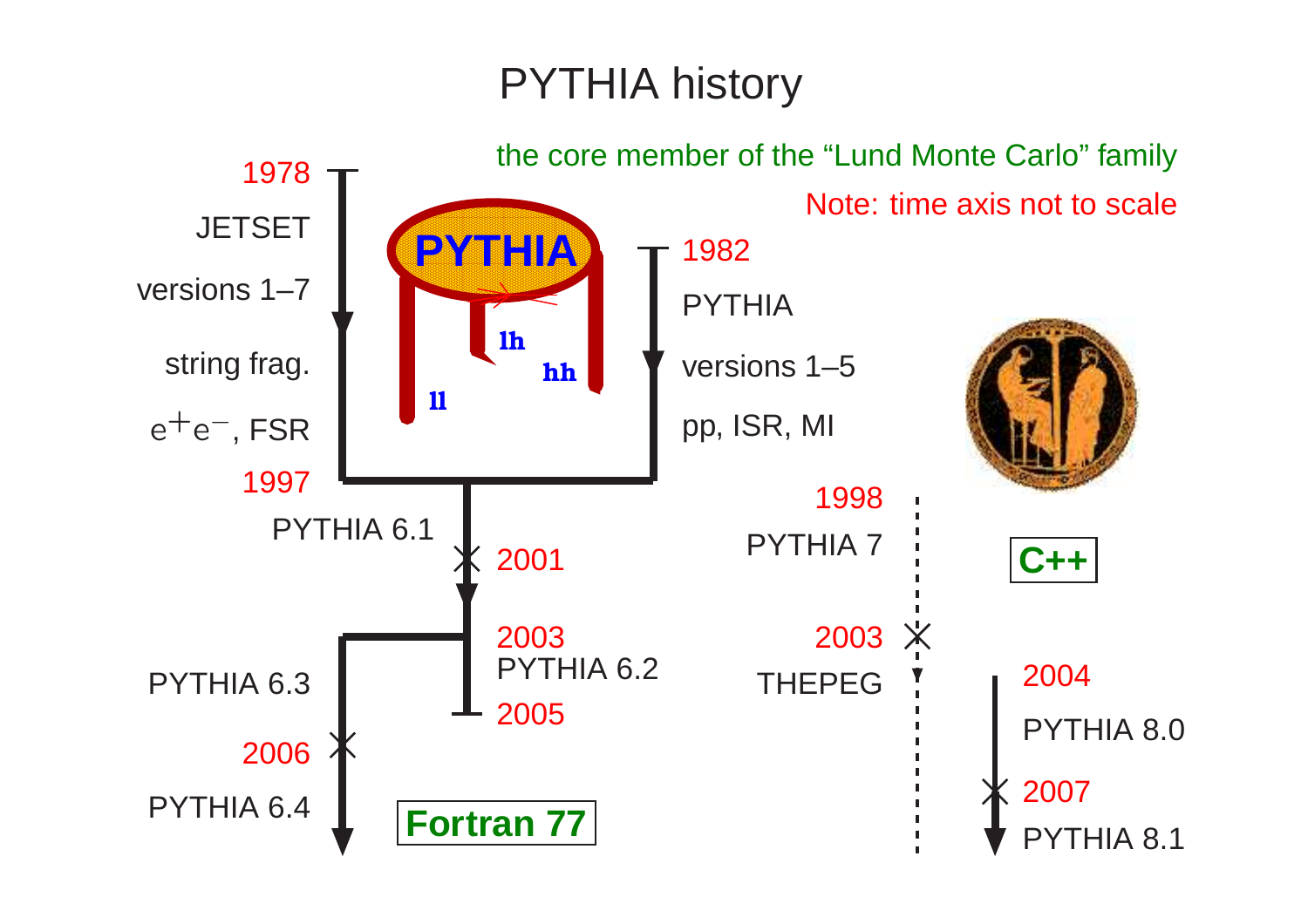# Who was Pythia?



The Oracle of Delphi: ca. 1000 B.C. — 390 A.D.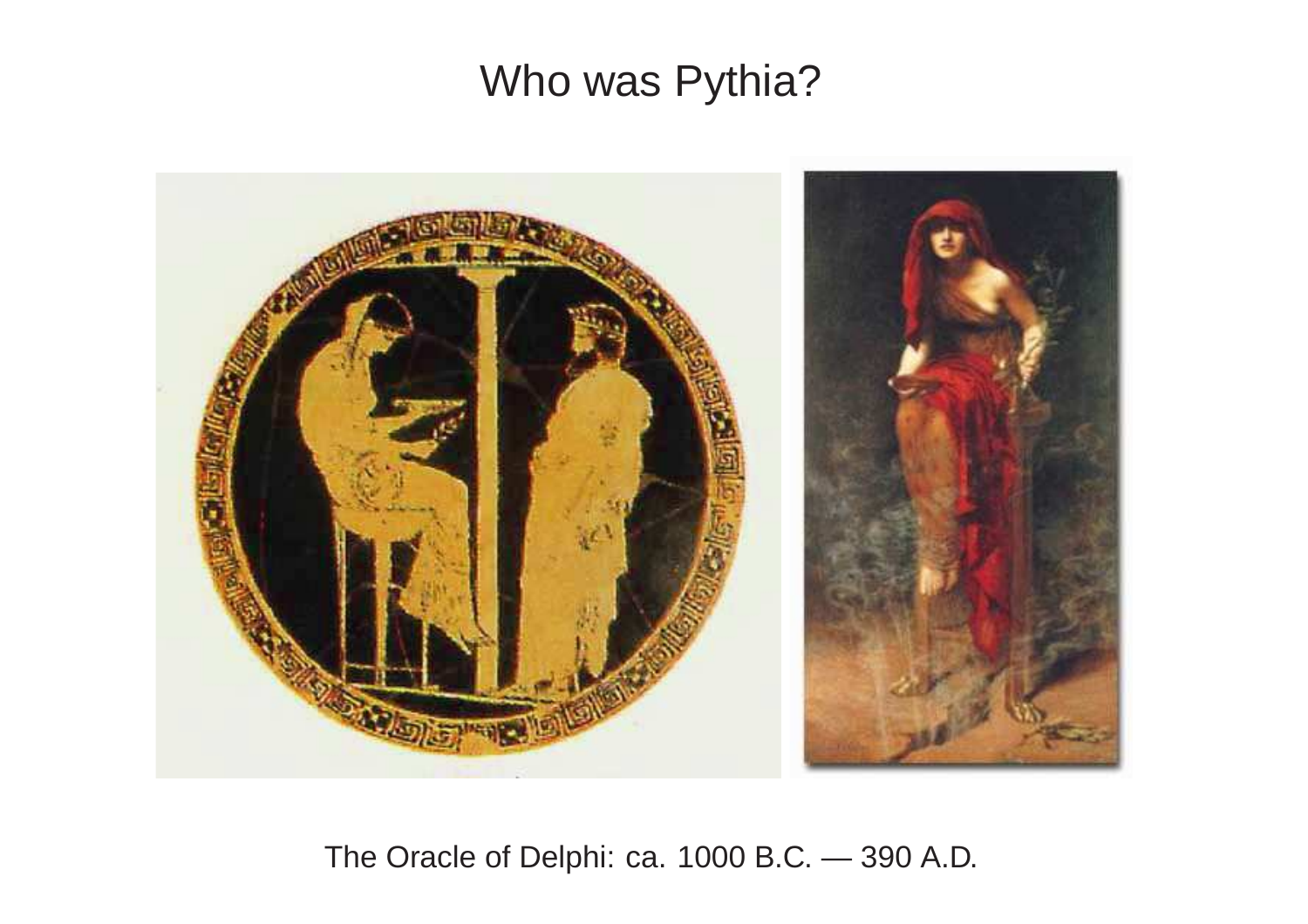# PYTHIA Physics (part I)

#### **Hard processes:**

- Built-in library of many leading-order processes. Standard Model: almost all  $2 \rightarrow 1$  and  $2 \rightarrow 2$ , a few  $2 \rightarrow 3$ . Beyond the SM: <sup>a</sup> bit of each (PYTHIA 8 not yet SUSY and TC).
- External input via Les Houches Accord and Les Houches Event Files from MadGraph, CompHep, AlpGen, ...
- Resonance decays, often but not always with angular correlations .

#### **Showers:**

- Transverse-momentum-ordered ISR & FSR, but PYTHIA 6 still older virtuality-ordered as default.
- Includes q  $\rightarrow$  qg, g  $\rightarrow$  gg, g  $\rightarrow$  q $\overline{q}$ , f  $\rightarrow$  f $\gamma$ ,  $\gamma$   $\rightarrow$  f $\overline{f}$  (f = fermion).
- ISR by backwards evolution.
- Dipole-style approach to recoils.
- Matching to ME's for first (=hardest) emission in many processes, especially gluon emission in resonance decays.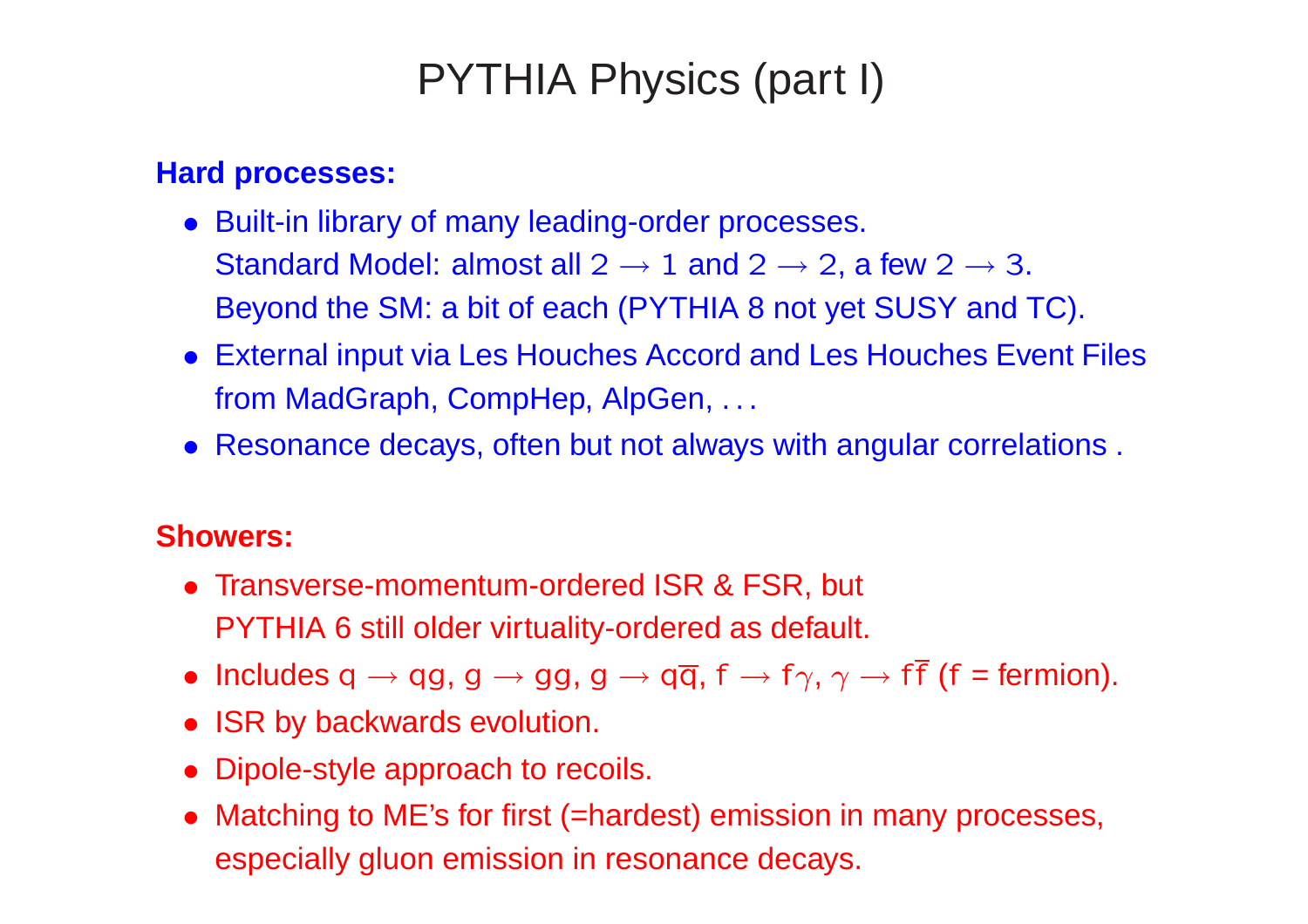# PYTHIA Physics (part II)

#### **Underlying event:**

- Multiple interactions, see separate presentation.
- $\bullet \,$  Combined evolution MI + ISR + FSR downwards in  $p_\perp.$
- Beam remnants colour-connected to interacting systems.

#### **Hadronization:**

- String fragmentation ("the Lund Model").
- Particle decays, usually isotropic.
- Link to external decay packages, say for  $\tau$  (TAUOLA) or B (EVTGEN).
- Optional Bose-Einstein effects.

#### **Utilities:**

- Four-vectors, random numbers, parton densities, . . .
- Event study routines: sphericity, thrust, jet finding.
- Simple built-in histogramming package (line-printer mode).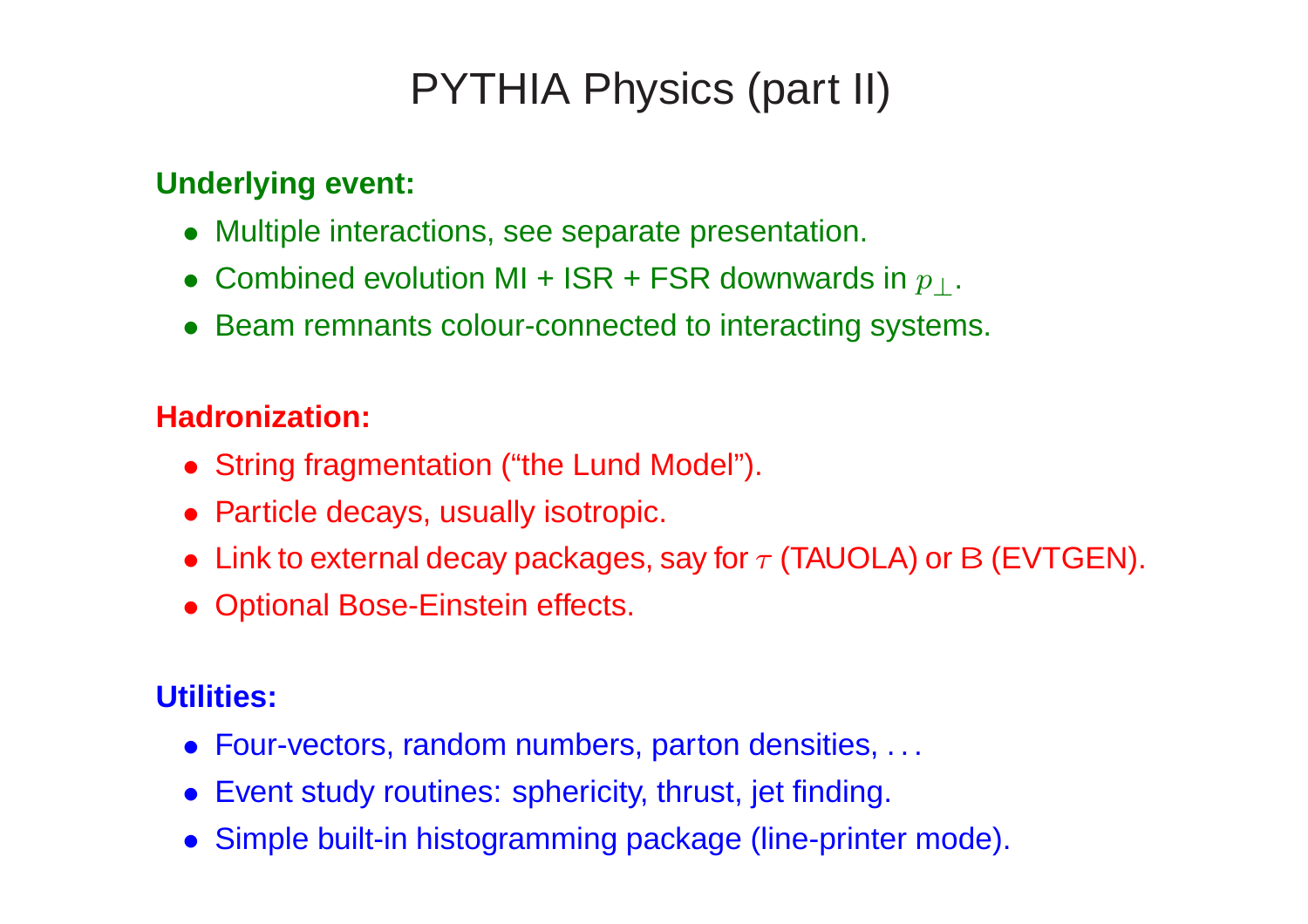# Key differences between PYTHIA 6.4 and 8.1

Old features definitely removed include, among others:

- independent fragmentation
- mass-ordered showers

Features omitted so far include, among others:

- $\bullet$  ep,  $\gamma$ p and  $\gamma\gamma$  beam configurations
- several processes, especially SUSY & Technicolor

New features, not found in 6.4:

- $\bullet$  interleaved  $p_\perp$ -ordered MI + ISR + FSR evolution
- $\bullet$  richer mix of underlying-event processes ( $\gamma$ , J/ $\psi$ , DY,  $\ldots$  )
- possibility for two selected hard interactions in same even t
- possibility to use one PDF set for hard process and another for rest
- elastic scattering with Coulomb term (optional)
- updated decay data

Preliminary plans for the future:

- rescattering in multiple interactions
- NLO and L-CKKW matching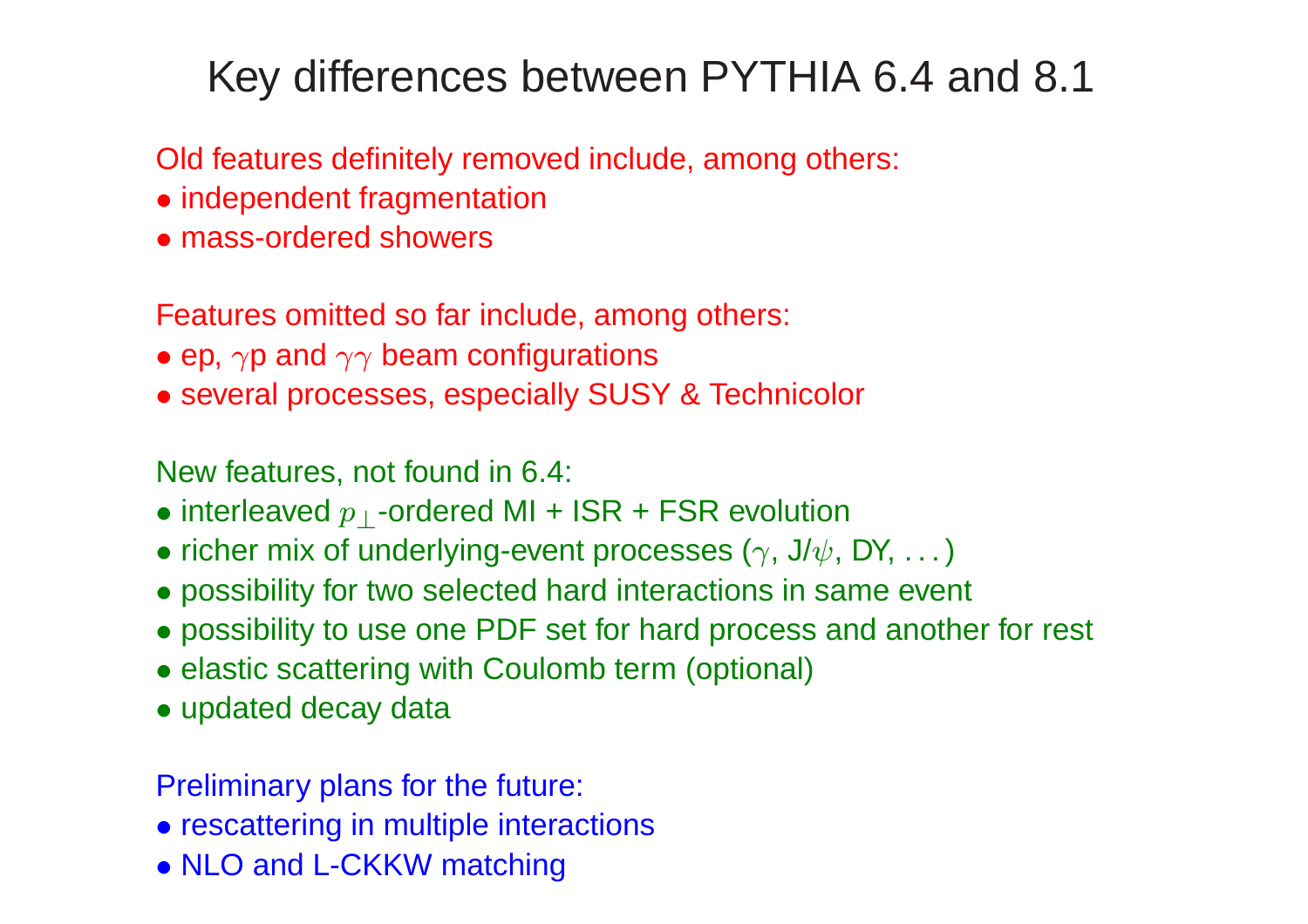# PYTHIA 8 structure

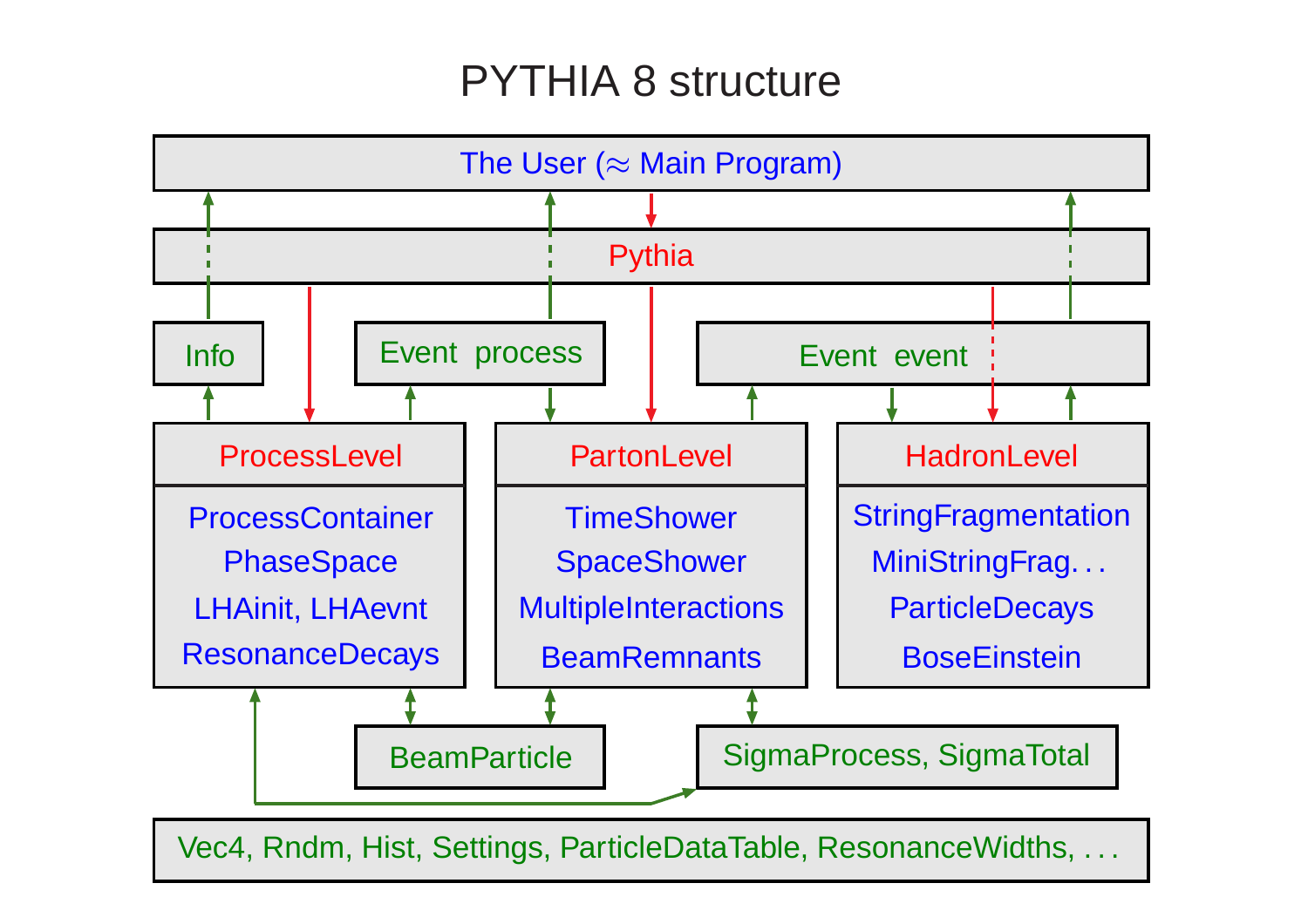# Example of <sup>a</sup> main program

```
// File: main01.cc. The charged multiplicity distribution at the LHC.
#include "Pythia.h"
using namespace Pythia8;
int main() {
  // Generator. Process selection. LHC initialization. Histogram.
 Pythia pythia;
 pythia.readString("HardQCD:all = on");
 pythia.readString("PhaseSpace:pTHatMin = 20.");
  pythia.init( 2212, 2212, 14000.);
 Hist mult("charged multiplicity", 100, -0.5, 799.5);
  // Begin event loop. Generate event. Skip if error. List first one.
  for (int iEvent = 0; iEvent < 100; ++iEvent) {
    if (!pythia.next()) continue;
    if (iEvent < 1) \{ pythia.info.list(); pythia.event.list(); \}// Find number of all final charged particles and fill histogram.
    int nCharged = 0;
    for (int i = 0; i \lt y ythia.event.size(); ++i)
      if (pythia.event[i].isFinal() && pythia.event[i].isCharged())
        ++nCharged;
   mult.fill( nCharged );
  // End of event loop. Statistics. Histogram. Done.
  }
 pythia.statistics();
  cout << mult;
  return 0;
}
```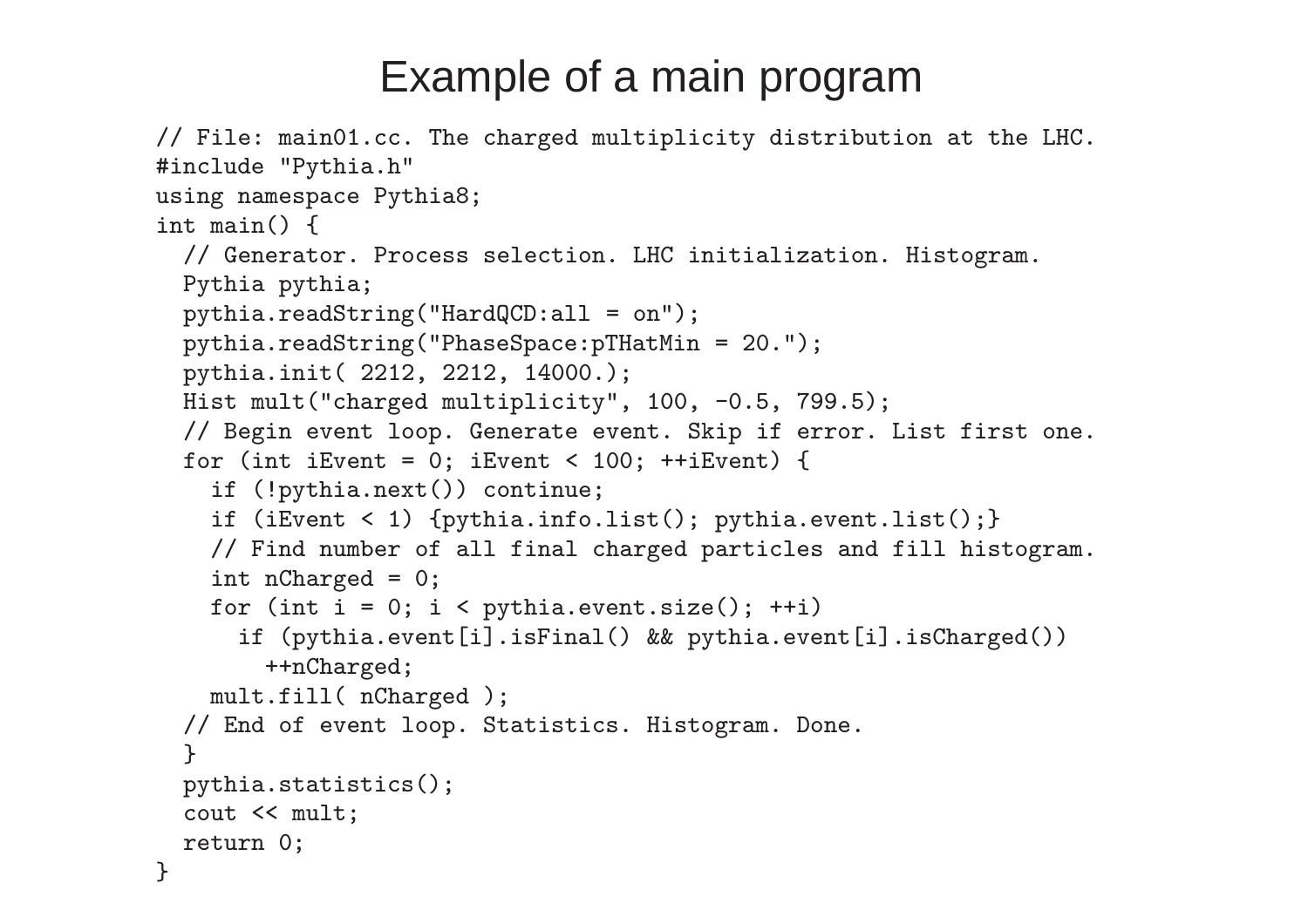# Initialization and generation commands

Standard in beginning:

- #include "Pythia.h"
- using namespace Pythia8;
- Pythia pythia;

Initialization by one of different forms:

- pythia.init( idA, idB, eA, eB) along  $\pm z$  axis
- pythia.init( idA, idB, eCM) in c.m. frame
- pythia.init( "filename") for Les Houches Event Files
- pythia.init() takes above kinds of input from "cards"

• pythia.init( LHAinit\*, LHAevnt\*) for Les Houches Accord returns false if failed (normally user setup mistake!)

Generation of next event by:

• pythia.next()

with no arguments, but value false if failed (rare!)

At the end of the generation loop:

```
• pythia.statistics()
```
provides some summary information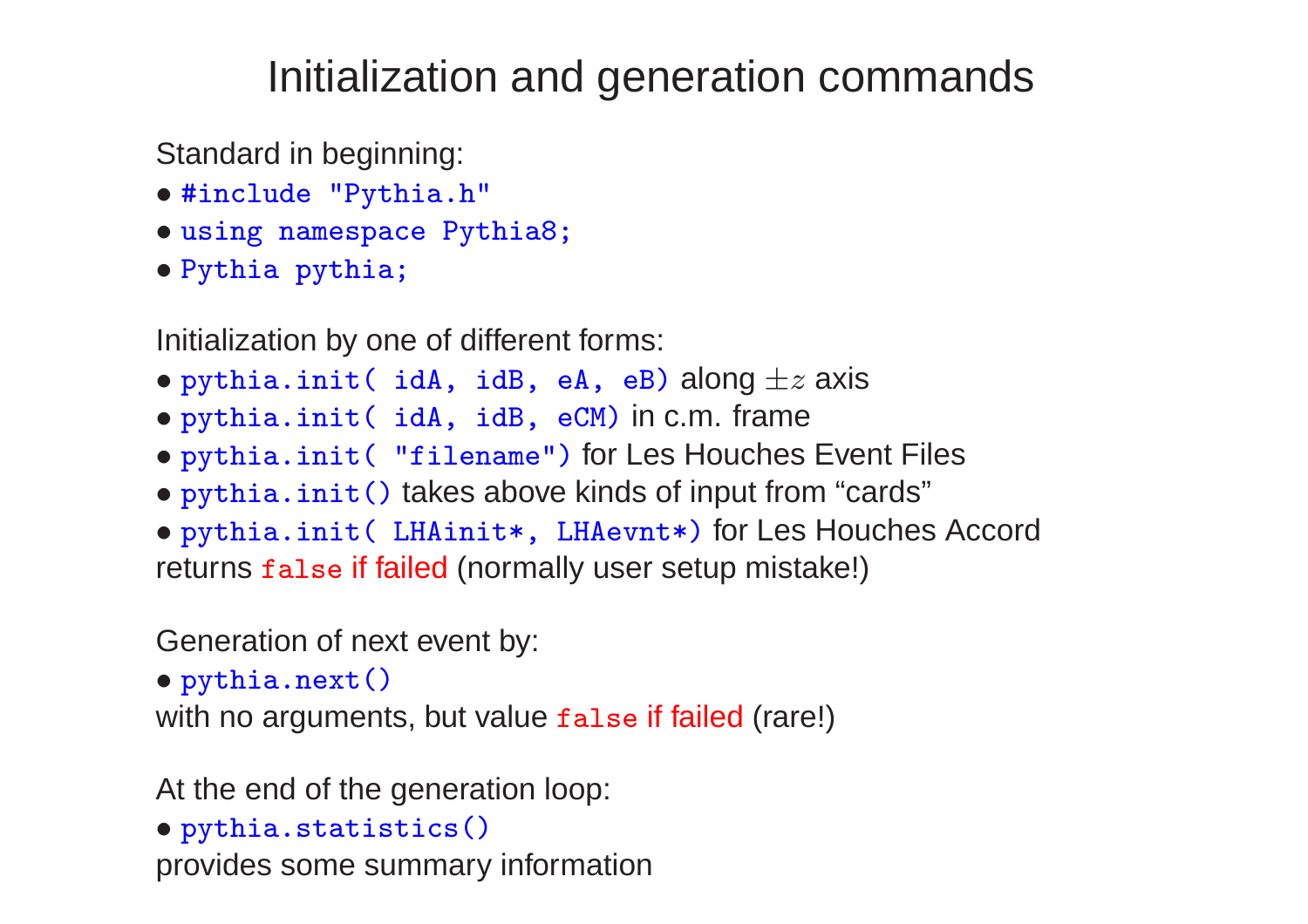# Settings and Particle Data

Can read in settings and particle data changes by

- pythia.readString("command")
- pythia.readFile("filename") with one command per line in file

#### **Settings** come in four kinds

• Flags: on/off switches, bool

```
\begin{array}{l} {\rm (on\; =\; yes\; =\; ok\; =\; true\; =\; 1,\;\; off\; =\; no\; =\; false\; =\; 0)} \end{array}
```
- Modes: enumerated options, int
- Parms: (short for parameters) continuum of values, double
- Words: characters (no blanks), string

```
and command is of form task:property = value, e.g.
```

```
PartonLevel:ISR = off no initial-state radiation
```

```
\mathtt{SigmaProcess:alphaSorder~=~0} freeze \alpha_{\scriptscriptstyle \mathcal{S}}
```
TimeShower:pTmin <sup>=</sup> 1.0 cut off final-state radiation at 1 GeV

To access **particle data**, instead command should be of form  $id:property = value$  or  $id:channel:property = value, e.g.$ 3122:may<code>Decay = no do not allow</code>  $\wedge^0$  to decay  $215:3:$ products = 211 111 111 to let  $a_2^+$ 2  $\rightarrow \pi + \pi^0 \pi^0$ 

Note: case-insensitive search/matching in databases!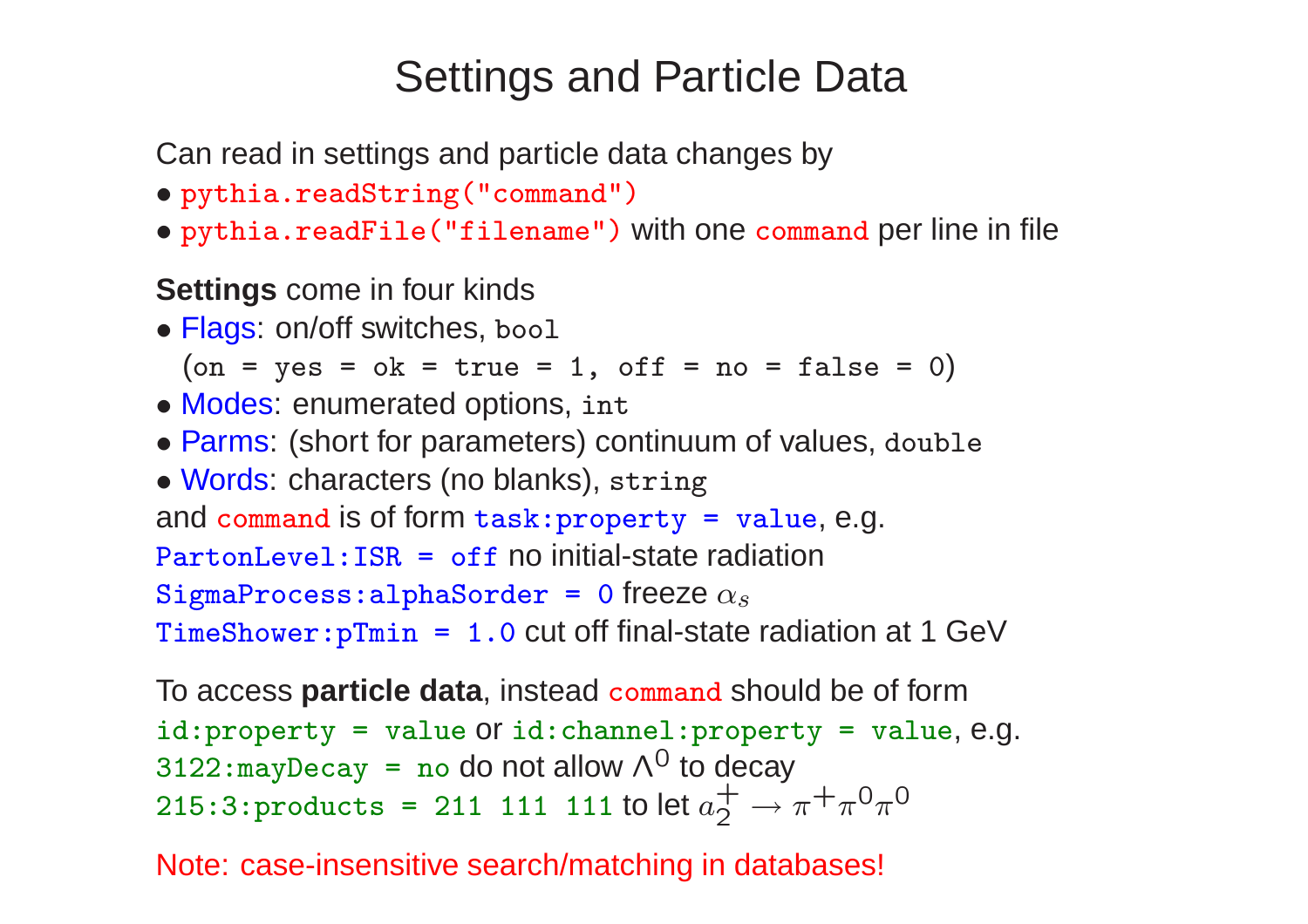### Example of <sup>a</sup> "cards" file

! This file contains commands to be read in for a Pythia8 run. ! Lines not beginning with a letter or digit are comments.

```
! 1) Settings that could be used in a main program, if desired.
Beams:idA = 2212 \qquad \qquad : first beam, p = 2212, pbar = -2212Beams:idB = 2212 \qquad \qquad \qquad \qquad \qquad \qquad \qquad \qquad \qquad \qquad \qquad \qquad \qquad \qquad \qquad \qquad \qquad \qquad \qquad \qquad \qquad \qquad \qquad \qquad \qquad \qquad \qquad \qquad \qquad \qquad \qquad \qquad \qquad \qquadBeams:eCM = 14000. ! CM energy of collision
Main:numberOfEvents = 1000 <br> ! number of events to generate
Main:numberToList = 2 \qquad ! number of events to print
Main:timesToShow = 20 <br> 1 show how far along run is
Main:showChangedSettings = on ! print changed flags/modes/parameters
Main:showAllSettings = off \qquad ! print all flags/modes/parameters
```
! 2) Settings for the hard-process generation.

| $HiggsSM:gg2H = on$               | ! Higgs production by gluon-gluon fusion |
|-----------------------------------|------------------------------------------|
| $25: m0 = 123.5$                  | ! Higgs mass                             |
| $25:$ on Mode = of f              | ! switch off all Higgs decay channels    |
| $25:$ onIfMatch = 22 22           | ! switch back on Higgs -> gamma gamma    |
| $SigmaProcess:alphaSwalue = 0.12$ | $: alpha_s(m_Z)$ in matrix elements      |

! 3) Settings for the subsequent event generation process. SpaceShower:alphaSvalue =  $0.13$  ! alpha\_s(m\_Z) in initial-state radiation MultipleInteractions:pT0Ref = 3.0 ! pT\_0 regularization at reference energy #PartonLevel:MI = off  $\qquad$  ! no multiple interactions #PartonLevel:ISR = off  $\qquad$  ! no initial-state radiation #PartonLevel:FSR = off ! no final-state radiation  $#HadronLevel: Hadronize = off$  | no hadronization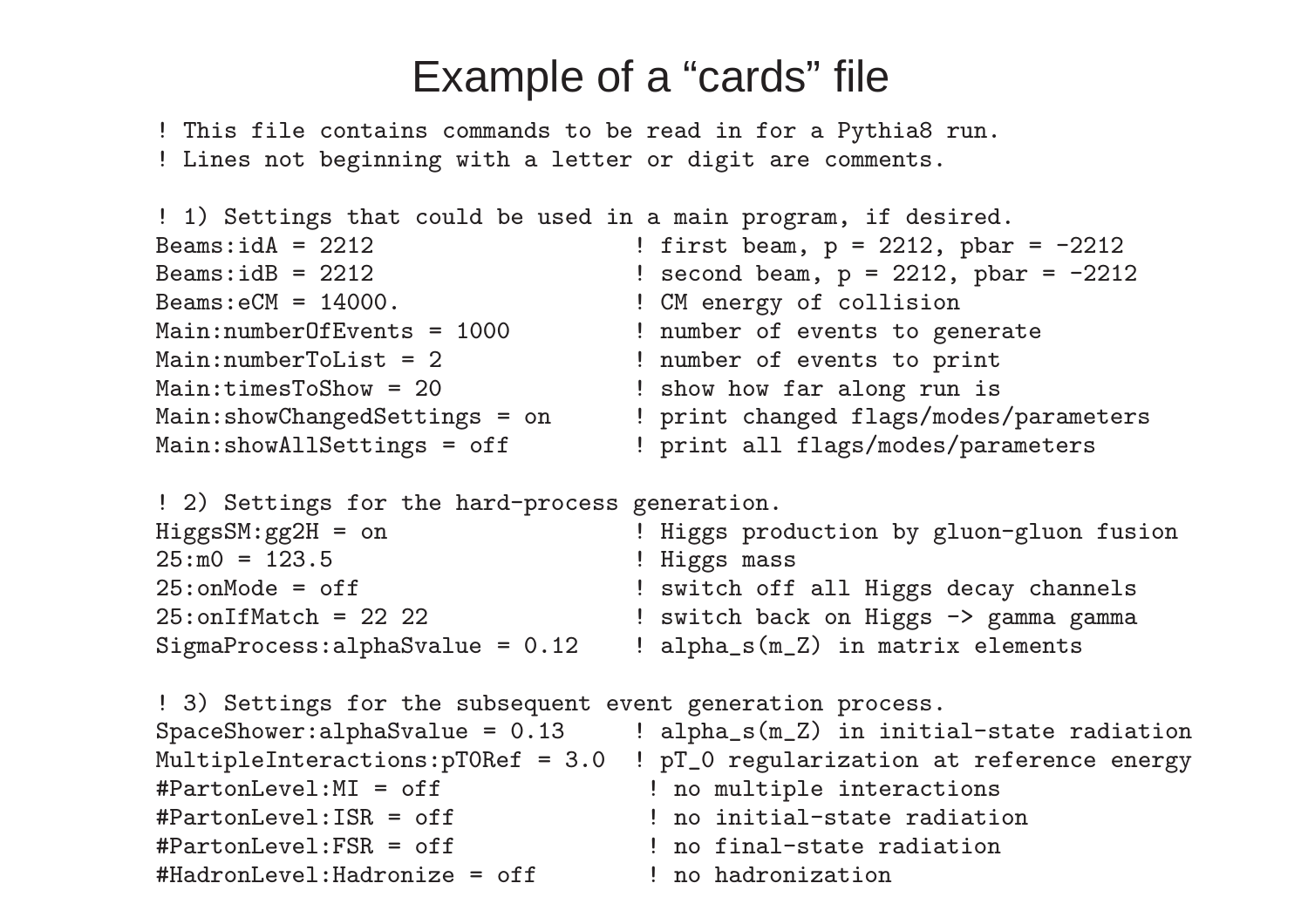## Show settings and particle data

Show settings:

- pythia.settings.listAll() : complete list
- pythia.settings.listChanged() : only changed ones

\*------- PYTHIA Flag + Mode + Parm + Word Settings (changes only) ---------------| | | Name | Now | Default Min Max |  $\mathbf{I}$  , and the set of the set of the set of the set of the set of the set of the set of the set of the set of the set of the set of the set of the set of the set of the set of the set of the set of the set of the set HardQCD:all  $\qquad$  | on | off | Main:numberToList | 1 | 2 0 | Main:showChangedParticleData | on | off | Main:timesToShow | 20 | 50 0 | | MultipleInteractions:pTmin | 3.00000 | 0.20000 0.10000 10.00000 | | PhaseSpace:pTHatMin | 50.00000 | 0.0 0.0 | PromptPhoton:all  $|$  on  $|$  off | SpaceShower:pT0Ref | 2.00000 | 2.20000 0.50000 10.00000 |  $\mathcal{L} = \{ \mathcal{L} \in \mathbb{R}^n : \mathcal{L} = \mathcal{L} \text{ and } \mathcal{L} = \mathcal{L} \text{ and } \mathcal{L} = \mathcal{L} \text{ and } \mathcal{L} = \mathcal{L} \text{ and } \mathcal{L} = \mathcal{L} \text{ and } \mathcal{L} = \mathcal{L} \text{ and } \mathcal{L} = \mathcal{L} \text{ and } \mathcal{L} = \mathcal{L} \text{ and } \mathcal{L} = \mathcal{L} \text{ and } \mathcal{L} = \mathcal{L} \text{ and } \mathcal{L} = \mathcal{L} \$ ---- End PYTHIA Flag + Mode + Parm + Word Settings -----------------------------

#### Show particle data:

- pythia.particleData.listAll() : complete list
- pythia.particleData.listChanged() : only changed ones
- pythia.particleData.list(id) : only one (or vector<int> )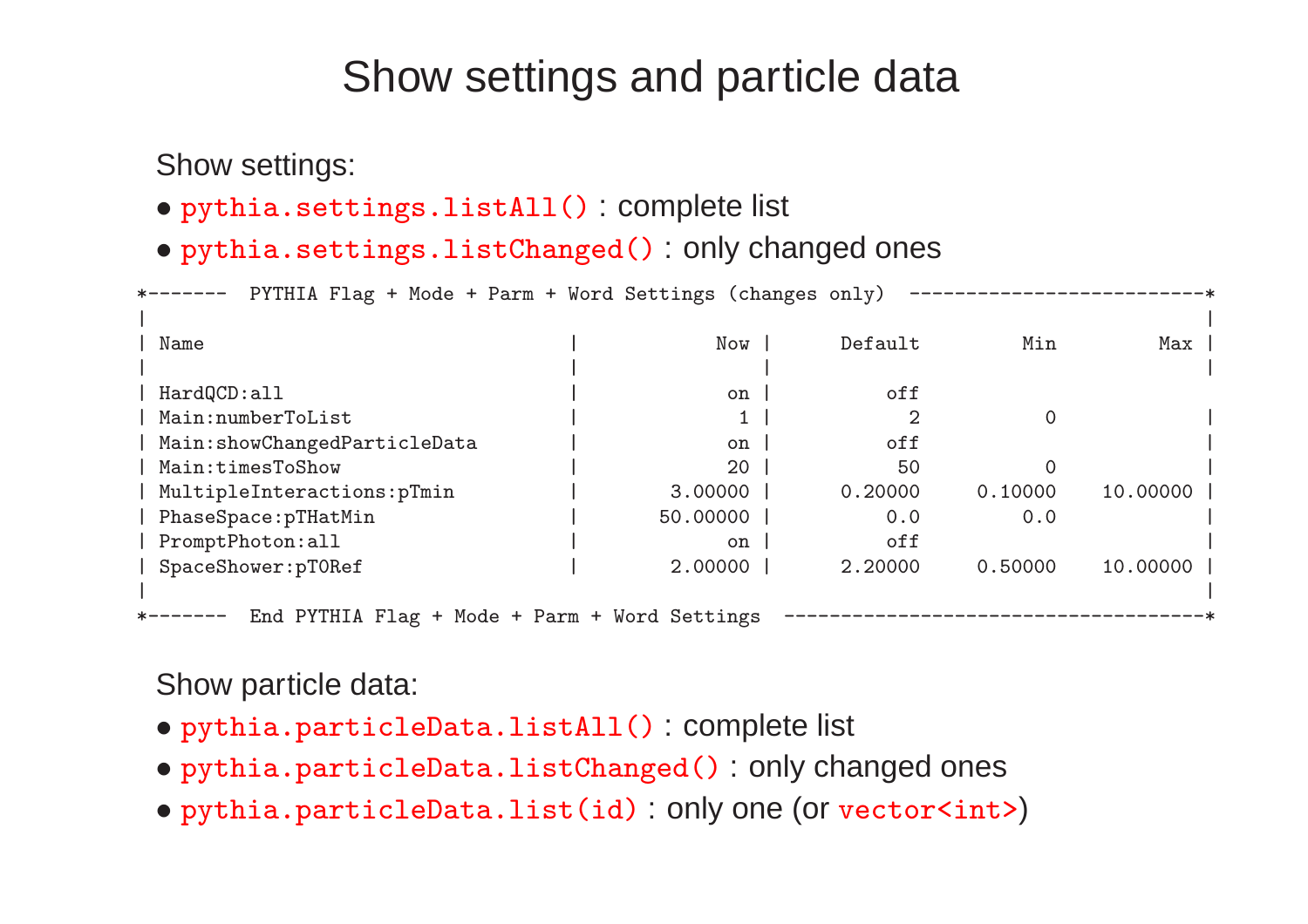## Online manual = Graphical User Interface

| v.                                                                         | Welcome - Mozilla Firefox                                                                                                                                                                                                                                                                                                             | - 同 ×                              |  |
|----------------------------------------------------------------------------|---------------------------------------------------------------------------------------------------------------------------------------------------------------------------------------------------------------------------------------------------------------------------------------------------------------------------------------|------------------------------------|--|
| Bookmarks Tools Help<br>File<br>Edit View Go                               |                                                                                                                                                                                                                                                                                                                                       |                                    |  |
| $\left\langle \blacksquare\cdot \square \right\rangle$<br>$\mathbb{Z}$     | http://www.thep.lu.se/~torbjorn/php8100/Welcome.php                                                                                                                                                                                                                                                                                   | $\circ$ Go $\circ$<br>$\mathbf{v}$ |  |
|                                                                            | <b>DPythia DNyheter DPersoner DBanker DWorkshops DResor DDiverse</b>                                                                                                                                                                                                                                                                  |                                    |  |
|                                                                            | <b>PYTHIA 8</b><br>Welcome to PYTHIA - The Lund Monte Carlo!                                                                                                                                                                                                                                                                          |                                    |  |
| <b>PYTHIA 8 Index</b>                                                      | PYTHIA 8 is the successor to PYTHIA 6, rewritten from scratch in C++. With the release of PYTHIA 8.1 it<br>now becomes the official "current" PYTHIA version, although PYTHIA 6.4 will be supported in parallel with                                                                                                                  |                                    |  |
| <b>Brief Introduction (pdf)</b>                                            | it for some time to come. Specifically, the new version has not yet been enough tested and tuned for it to have<br>reached the same level of reliability as the older one. This testing will only happen if people begin to work with                                                                                                 |                                    |  |
| <b>Program Overview</b>                                                    | the program, however, which is why we encourage a gradual transition to the new version, starting now. There<br>are some new physics features in PYTHIA 8.1, that would make use of it more attractive, but also some topics                                                                                                          |                                    |  |
| Frontpage                                                                  | still missing, where 6.4 would have to be used. Further, many obsolete features will not be carried over, so for<br>some backwards compatibility studies again 6.4 would be the choice.                                                                                                                                               |                                    |  |
| <b>Program Flow</b><br><b>Settings Scheme</b>                              |                                                                                                                                                                                                                                                                                                                                       |                                    |  |
| Particle Data Scheme<br><b>Program Files</b>                               | <b>Documentation</b>                                                                                                                                                                                                                                                                                                                  |                                    |  |
| <b>Setup Run Tasks</b>                                                     | On these webpages you will find the up-to-date manual for PYTHIA 8.1. Use the left-hand index to navigate<br>this documentation of program elements, especially of all possible program settings. All parameters are<br>provided with sensible default values, however, so you need only change those of relevance to your particular |                                    |  |
| <b>Save Settings</b><br><b>Main-Program Settings</b><br>Random-Number Seed | study, such as choice of beams, processes and phase space cuts. The pages also contain a fairly extensive<br>overview of all methods available to the user, e.g. to study the produced events. What is lacking on these<br>webpages is an overview, on the one hand, and an in-depth physics description, on the other.               |                                    |  |
| <b>PDF</b> Selection                                                       |                                                                                                                                                                                                                                                                                                                                       |                                    |  |

http://www.thep.lu.se/~torbjorn/php8100/Frontpage.php?filepath=".\$filepath."

 $\overline{\phantom{0}}$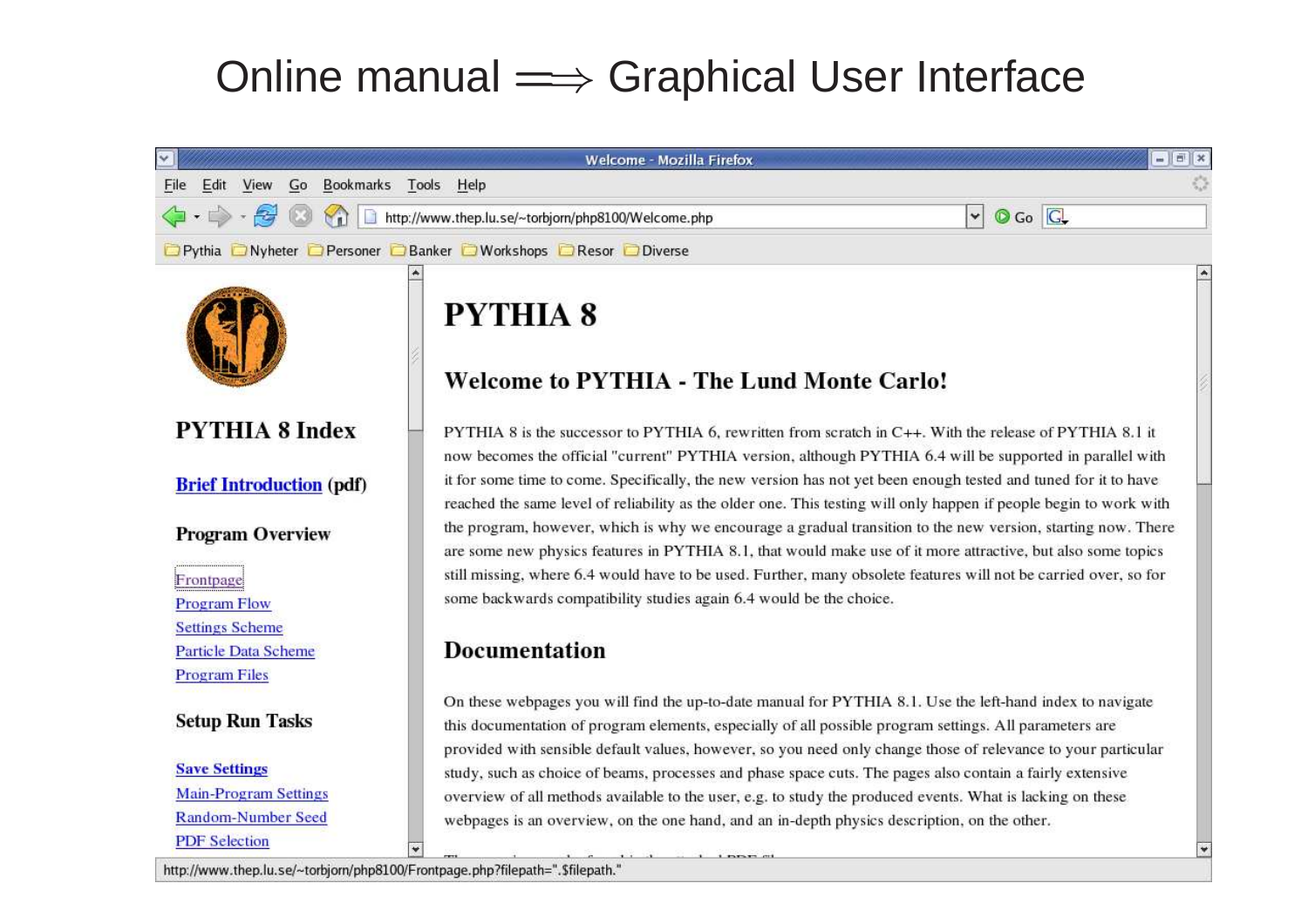# Example: timelike parton showers

|                                                                                                                                                                                                                                                                                                                                  | $=$ $   \nexists   $<br>Welcome - Mozilla Firefox                                                                           |
|----------------------------------------------------------------------------------------------------------------------------------------------------------------------------------------------------------------------------------------------------------------------------------------------------------------------------------|-----------------------------------------------------------------------------------------------------------------------------|
| Bookmarks Tools Help<br>Go<br>Edit<br>View<br>File                                                                                                                                                                                                                                                                               |                                                                                                                             |
|                                                                                                                                                                                                                                                                                                                                  | $\circ$ Go $\circ$<br>http://www.thep.lu.se/~torbjorn/php8100/Welcome.php<br>$\left  \mathbf{v} \right $                    |
|                                                                                                                                                                                                                                                                                                                                  | Pythia Nyheter Personer Banker Norkshops DResor DDiverse                                                                    |
| Electroweak                                                                                                                                                                                                                                                                                                                      | the choice is not as unique. Here the factorization scale has been chosen as the maximum evolution scale. This              |
| Onia                                                                                                                                                                                                                                                                                                                             | would be the $pT$ for a 2 -> 2 process, supplemented by mass terms for massive outgoing particles. Some small               |
| Top                                                                                                                                                                                                                                                                                                                              | amount of freedom is offered by                                                                                             |
| <b>Fourth Generation</b>                                                                                                                                                                                                                                                                                                         |                                                                                                                             |
| Higgs                                                                                                                                                                                                                                                                                                                            | $(default = 1.0; minimum = 0.5; maximum = 2.0)$<br>TimeShower:pTmaxFudge 1.0                                                |
| <b>SUSY</b>                                                                                                                                                                                                                                                                                                                      | While the above rules would imply that $pT\_max = pT\_factorization$ , pTmaxFudge introduced a multiplicative               |
| <b>New Gauge Bosons</b>                                                                                                                                                                                                                                                                                                          | factor f such that instead $pT_{max} = f * pT_{factorization}$ . Only applies to the hardest interaction in an event. It is |
| Left-Right Symmetry                                                                                                                                                                                                                                                                                                              | strongly suggested that $f = I$ , but variations around this default can be useful to test this assumption.                 |
| eptoquark                                                                                                                                                                                                                                                                                                                        |                                                                                                                             |
| Compositeness                                                                                                                                                                                                                                                                                                                    | The amount of QCD radiation in the shower is determined by                                                                  |
| <b>Extra Dimensions</b>                                                                                                                                                                                                                                                                                                          |                                                                                                                             |
| <b>A Second Hard Process</b>                                                                                                                                                                                                                                                                                                     | 0.137<br>$(default = 0.137; minimum = 0.06; maximum =$<br>TimeShower:alphaSvalue                                            |
| <b>Phase Space Cuts</b>                                                                                                                                                                                                                                                                                                          | 0.25)                                                                                                                       |
| <b>Couplings and Scales</b>                                                                                                                                                                                                                                                                                                      | The alpha_strong value at scale $M_Z \sim 2$ . The default value corresponds to a crude tuning to LEP data, to be           |
| <b>Standard-Model Parameters</b>                                                                                                                                                                                                                                                                                                 | improved.                                                                                                                   |
| <b>Total Cross Sections</b>                                                                                                                                                                                                                                                                                                      |                                                                                                                             |
| <b>Resonance Decays</b>                                                                                                                                                                                                                                                                                                          | The actual value is then regulated by the running to the scale $pT^2$ , at which the shower evaluates alpha_strong          |
| <b>Timelike Showers</b>                                                                                                                                                                                                                                                                                                          |                                                                                                                             |
| <b>Spacelike Showers</b>                                                                                                                                                                                                                                                                                                         | TimeShower:alphaSorder (default = 1; minimum = 0; maximum = 2)                                                              |
| <b>Multiple Interactions</b>                                                                                                                                                                                                                                                                                                     | Order at which alpha_strong runs,                                                                                           |
| <b>Beam Remnants</b>                                                                                                                                                                                                                                                                                                             | € 0 : zeroth order, i.e. alpha_strong is kept fixed.                                                                        |
| Fragmentation                                                                                                                                                                                                                                                                                                                    | $\mathcal{F}$ 1 : first order, which is the normal value.                                                                   |
| <b>Flavour Selection</b>                                                                                                                                                                                                                                                                                                         | C 2 : second order. Since other parts of the code do not go to second order there is no strong reason to use this           |
| <b>Particle Decays</b>                                                                                                                                                                                                                                                                                                           | option, but there is also nothing wrong with it.                                                                            |
| <b>Bose-Einstein Effects</b><br>$\mathbf{L}$ and $\mathbf{L}$ and $\mathbf{L}$ and $\mathbf{L}$ and $\mathbf{L}$ and $\mathbf{L}$ and $\mathbf{L}$ and $\mathbf{L}$ and $\mathbf{L}$ and $\mathbf{L}$ and $\mathbf{L}$ and $\mathbf{L}$ and $\mathbf{L}$ and $\mathbf{L}$ and $\mathbf{L}$ and $\mathbf{L}$ and $\mathbf{L}$ and | and the matter and the state of the state of the state of the state of the state of the state of the state of the           |

http://www.thep.lu.se/~torbjorn/php8100/TimelikeShowers.php?filepath=files/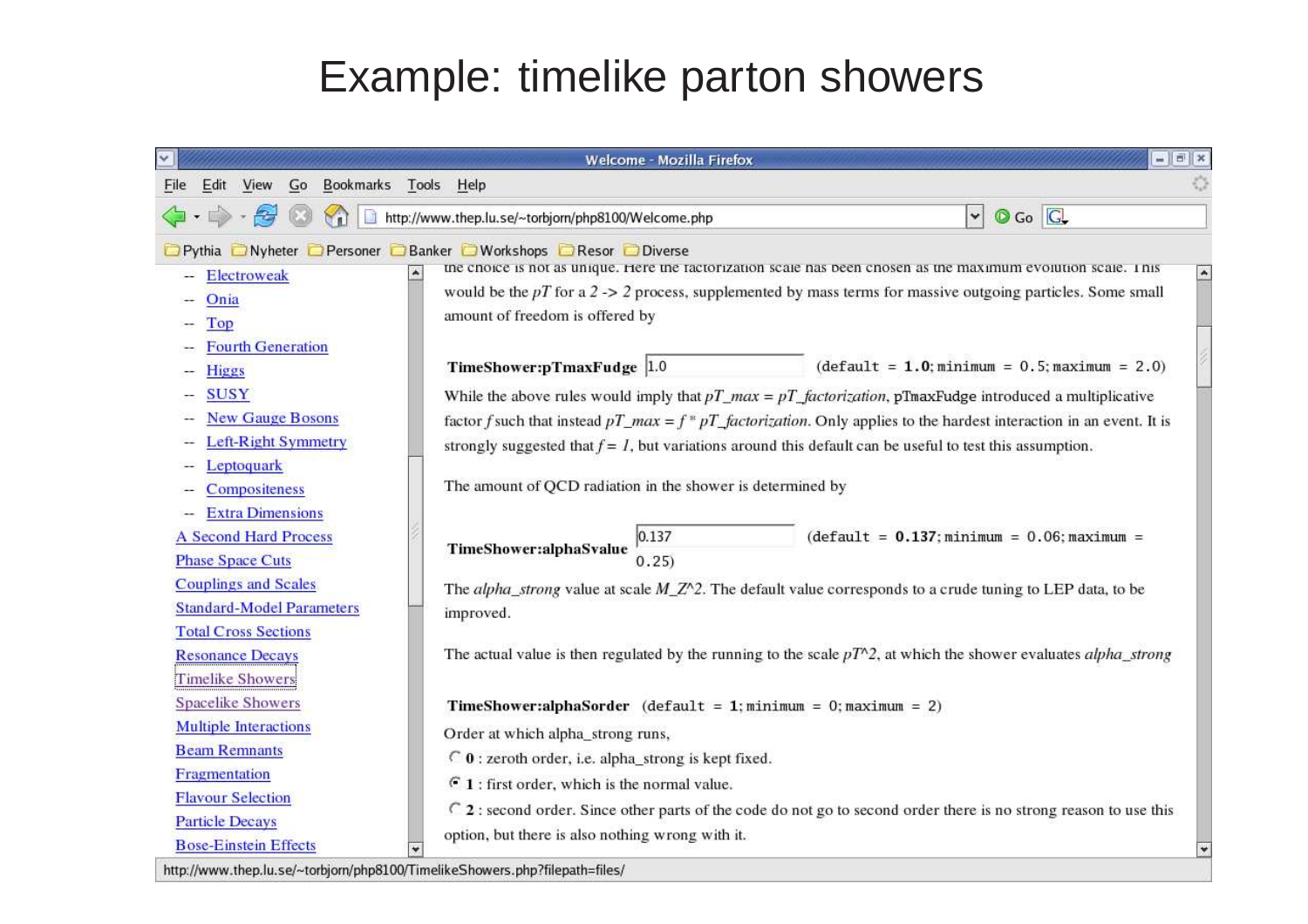#### **Program Overview**

Frontpage Program Flow Settings Scheme Particle Data Scheme Program Files Sample Main Programs

#### **Setup Run Tasks**

Save Settings Main-Program Settings Beam Parameters Random-Number Seed PDF Selection Master Switches Process Selection

- QCD
- Electroweak
- Onia
- Top
- Fourth Generation
- Higgs
- SUSY
- New Gauge Bosons
- Left-Right Symmetry
- Leptoquark

# Manual Sections

– Compositeness – Extra Dimensions A Second Hard Process Phase Space Cuts Couplings and Scales Standard-Model Parameters Total Cross Sections Resonance Decays Timelike Showers Spacelike Showers Multiple Interactions Beam Remnants **Fragmentation** Flavour Selection Particle Decays Bose-Einstein Effects Particle Data Error Checks **Tunes** 

#### **Study Output**

Four-Vectors Particle Properties Event Record Event Information

Event Statistics **Histograms** Event Analysis HepMC Interface

#### **Link to Other Programs**

Les Houches Accord Access PYTHIA 6 Processes Semi-Internal Processes Semi-Internal Resonances Hadron-Level Standalone SUSY Les Houches Accord Beam Shape Parton Distributions External Decays User Hooks Random Numbers Implement New Showers

#### **Reference Materiel**

PYTHIA 6 Translation Table Update History **Bibliography Glossary** Version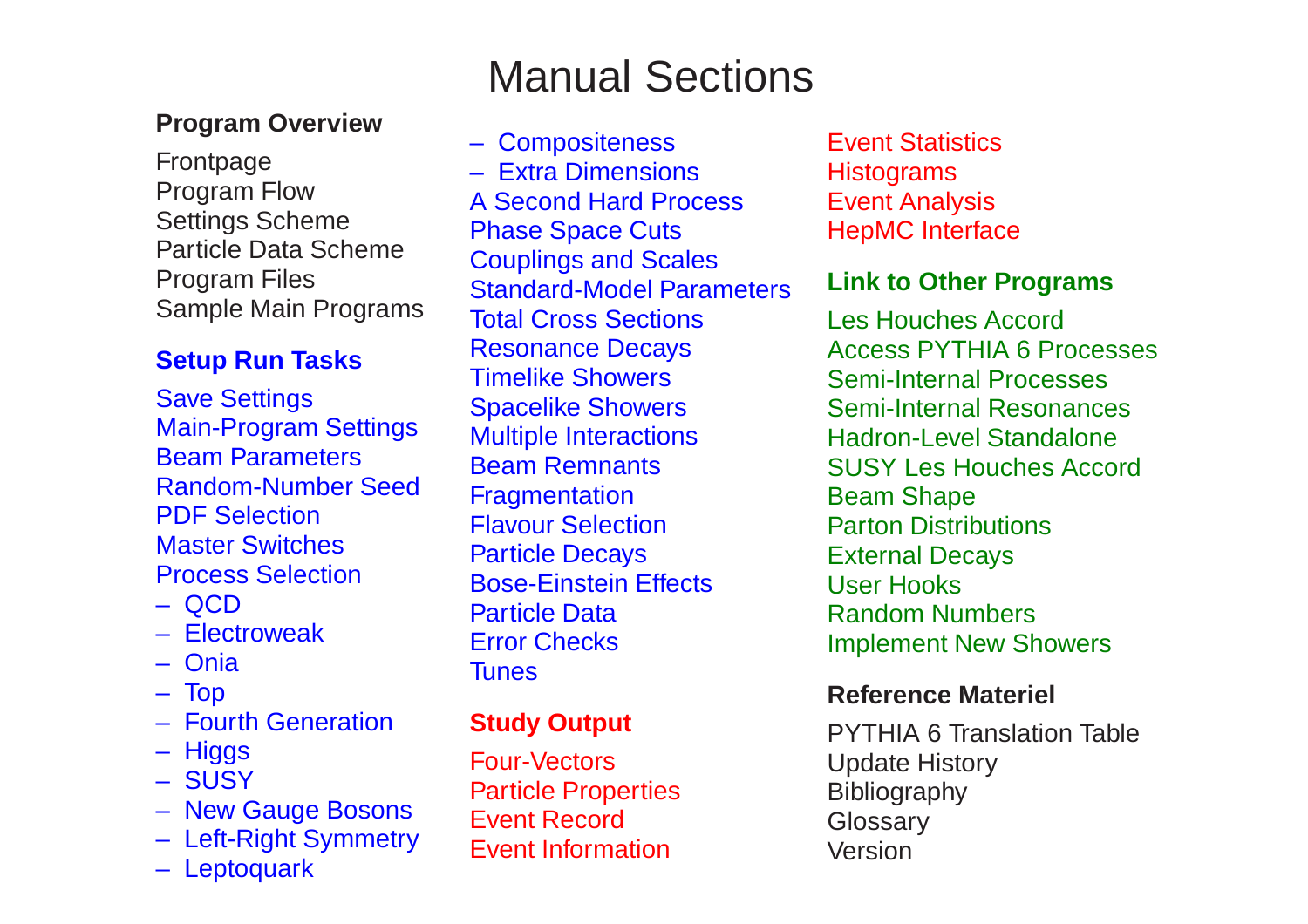### The Particle class in the event record

Each Particle object stores the properties:

- id() : particle identity, by PDG codes.
- status() : status code. Provides info on where and why a given particle was produced. Negative code <sup>=</sup> no longer existing particle.
- mother1(), mother2() : first and last mother indices.
- daughter1(), daughter2() : first and last daughter indices.
- col(), acol(): colour and anticolour tags, Les Houches Accord.
- px(), py(), pz(), e() : four-momentum components (in GeV).
- $\bullet$  m() : mass.
- scale() : scale at which <sup>a</sup> parton was produced; model-specific.
- xProd(), <sup>y</sup>Prod(), zProd(), tProd() : production vertex (in mm).
- tau() : proper lifetime.

Methods above can also be used, with argument, for setting properties. Many further methods for extraction only, e.g. for rapidity. Also pointer to ParticleDataTable entry; gives e.g. name() and charge().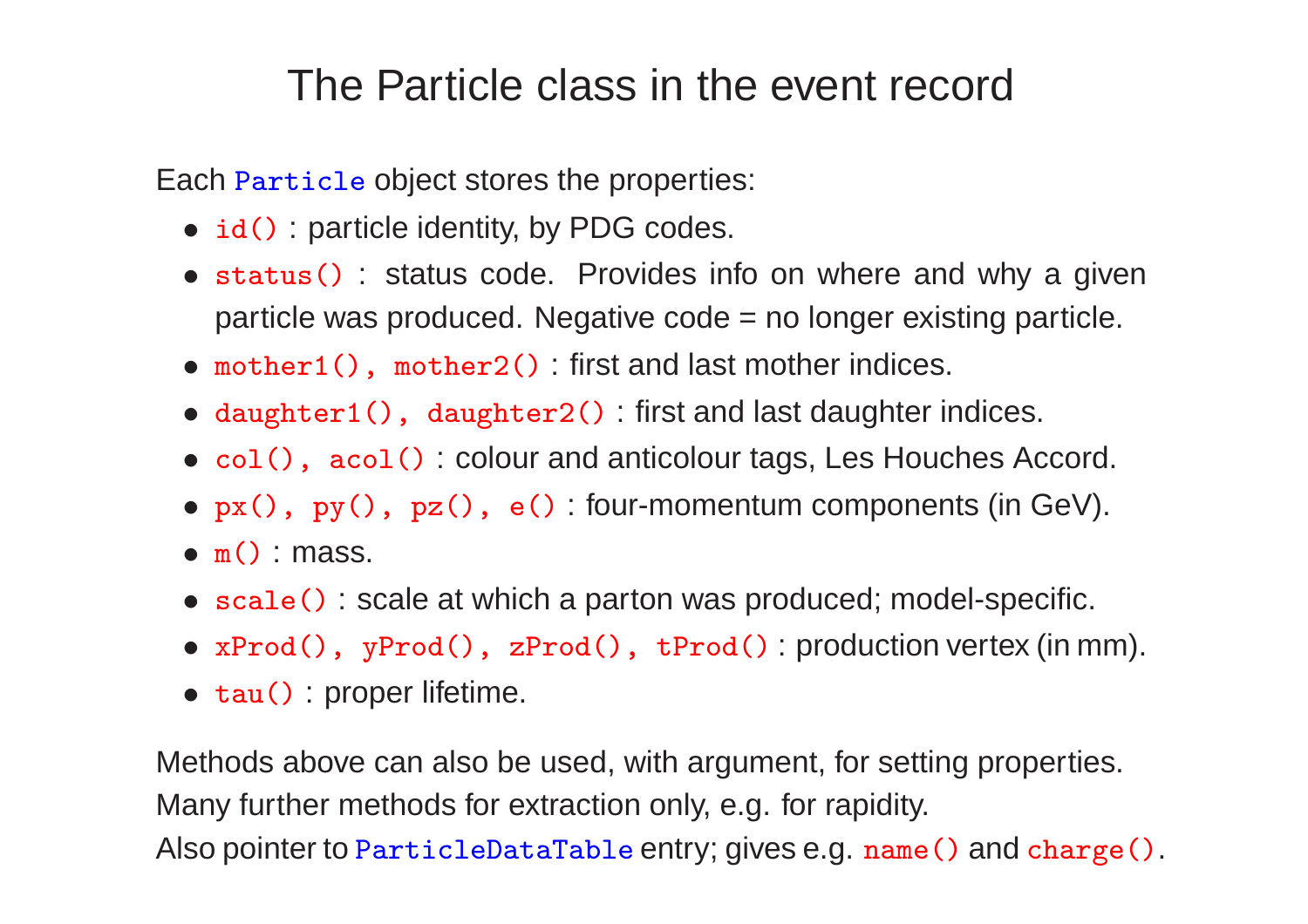# The Event class

Two Event objects inside <sup>a</sup> Pythia object:

- process: hard subprocess, roughly like Les Houches.
- event : complete event history.

An Event  $\approx$  a vector<Particle>

e.g. pythia.event  $[i]$ .id() = identity of i'th particle

index  $0 =$  event-as-a-whole; not really part of history

- $\bullet \Rightarrow$  throw line 0 for HepMC conversion
- $\Rightarrow$  mother/daughter = 0  $\Leftrightarrow$  empty

Specific methods include:

- $size() : 0 \leq i < event.size()$ .
- list() : provide event listing.
- motherList(i), daughterList(i), sisterList() : <sup>a</sup> vector<int> of mothers, daughters, sisters.
- iTopCopy(i), iBotCopy(i) : top or bottom "carbon copy".

But *no* methods to edit the event.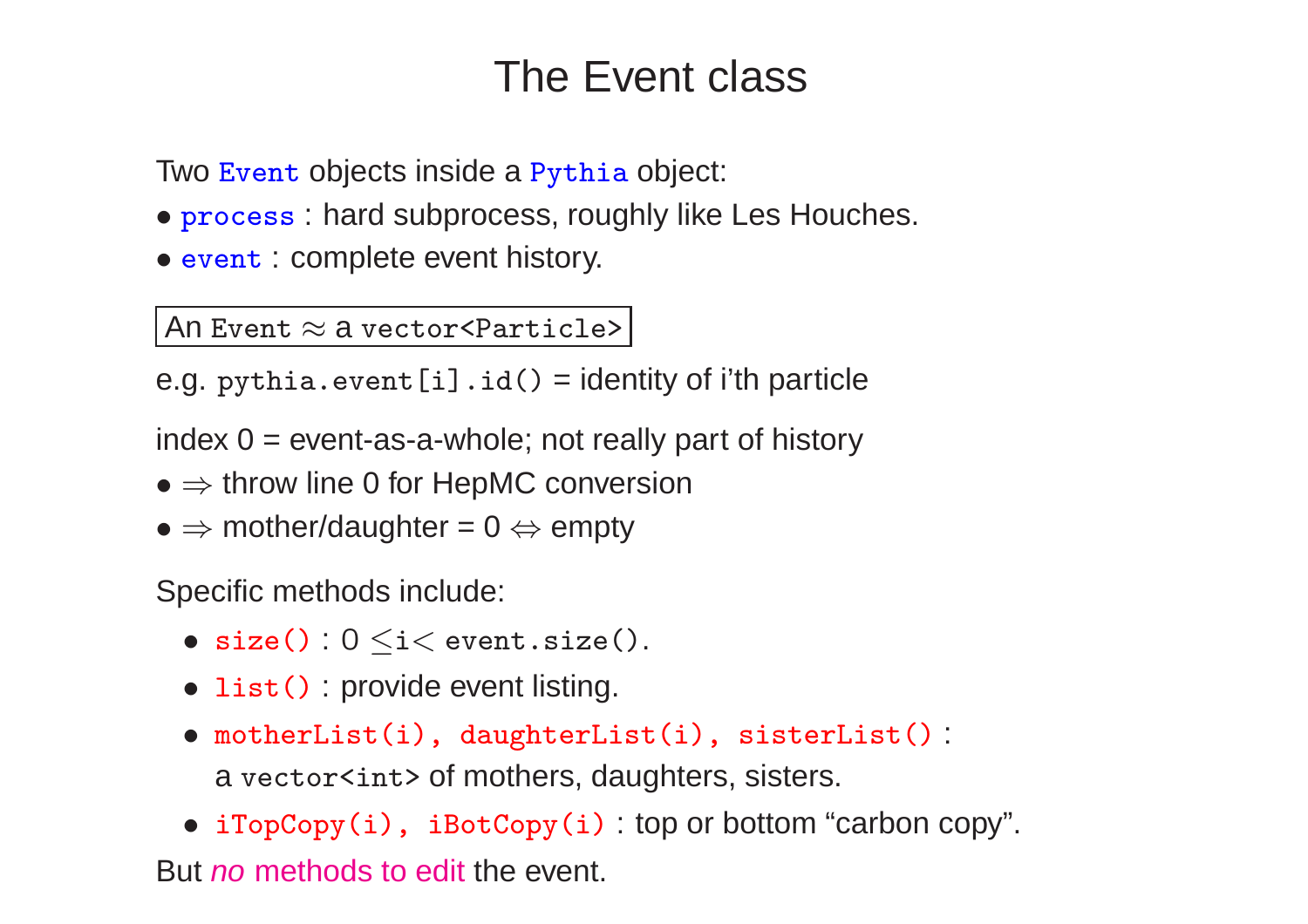### Sample event listings

#### First with pythia.process.list(), truncated to fit:

|                        |                | PYTHIA Event Listing     | (hard process) |                     |                     |                |                |                |                     |           |
|------------------------|----------------|--------------------------|----------------|---------------------|---------------------|----------------|----------------|----------------|---------------------|-----------|
| $\mathop{\mathtt{no}}$ | id             | name                     | status         |                     | mothers             |                | daughters      |                | colours             | $p_{x}$   |
| 0                      | 90             | (system)                 | $-11$          | $\mathbf 0$         | 0                   |                | 2              | $\overline{0}$ | $\overline{0}$      | 0.000     |
| $\mathbf 1$            | 2212           | $(p+)$                   | $-12$          | $\mathsf{O}\xspace$ | 0                   | 3              | $\mathbf 0$    | $\mathbf 0$    | $\overline{O}$      | 0.000     |
| $\mathbf{2}$           | 2212           | $(p+)$                   | $-12$          | $\mathbf 0$         | 0                   | 4              | $\mathbf 0$    | $\mathbf 0$    | $\mathbf 0$         | 0.000     |
| 3                      | $-2$           | $(\text{ubar})$          | $-21$          | 1                   | 0                   | 5              | $6\,$          | $\mathbf 0$    | 101                 | 0.000     |
| $\overline{4}$         | $\overline{2}$ | (u)                      | $-21$          | 2                   | 0                   | 5              | $6\,$          | 102            | $\overline{0}$      | 0.000     |
| 5                      | $-6$           | (tbar)                   | $-22$          | 3                   | 4                   | $\overline{7}$ | 8              | $\overline{O}$ | 101                 | $-73.897$ |
| $\,6$                  | $6\,$          | (t)                      | $-22$          | 3                   | 4                   | 9              | 10             | 102            | $\overline{O}$      | 73.897    |
| $\overline{7}$         | $-24$          | $(W-)$                   | $-22$          | 5                   | $\mathsf{O}\xspace$ | 11             | 12             | $\overline{O}$ | $\mathbf 0$         | 2.825     |
| $8\,$                  | $-5$           | bbar                     | 23             | 5                   | 0                   | $\mathbf 0$    | $\overline{0}$ | $\overline{0}$ | 101                 | $-76.721$ |
| $\mathsf 9$            | 24             | $(W+)$                   | $-22$          | 6                   | 0                   | 13             | 14             | $\overline{0}$ | $\overline{O}$      | 72.384    |
| 10                     | 5              | $\mathbf b$              | 23             | $6\,$               | 0                   | $\mathbf 0$    | $\mathbf 0$    | 102            | $\mathbf 0$         | 1.513     |
| 11                     | 3              | S                        | 23             | 7                   | 0                   | $\mathbf 0$    | $\mathbf 0$    | 103            | $\mathsf{O}\xspace$ | $-26.914$ |
| 12                     | $-4$           | cbar                     | 23             | $\overline{7}$      | 0                   | $\mathbf 0$    | $\overline{O}$ | $\overline{O}$ | 103                 | 29.739    |
| 13                     | $-11$          | $e+$                     | 23             | 9                   | 0                   | $\mathbf 0$    | $\overline{O}$ | $\overline{0}$ | $\Omega$            | 6.458     |
| 14                     | 12             | $nu_e$                   | 23             | 9                   | $\overline{0}$      | $\mathbf 0$    | $\overline{0}$ | $\mathbf 0$    | $\overline{O}$      | 65.926    |
|                        |                |                          | Charge sum:    |                     | 0.000               |                |                | Momentum sum:  |                     | 0.000     |
|                        |                | End PYTHIA Event Listing |                |                     |                     |                |                |                |                     |           |

next with pythia.event.list(), omissions to fit: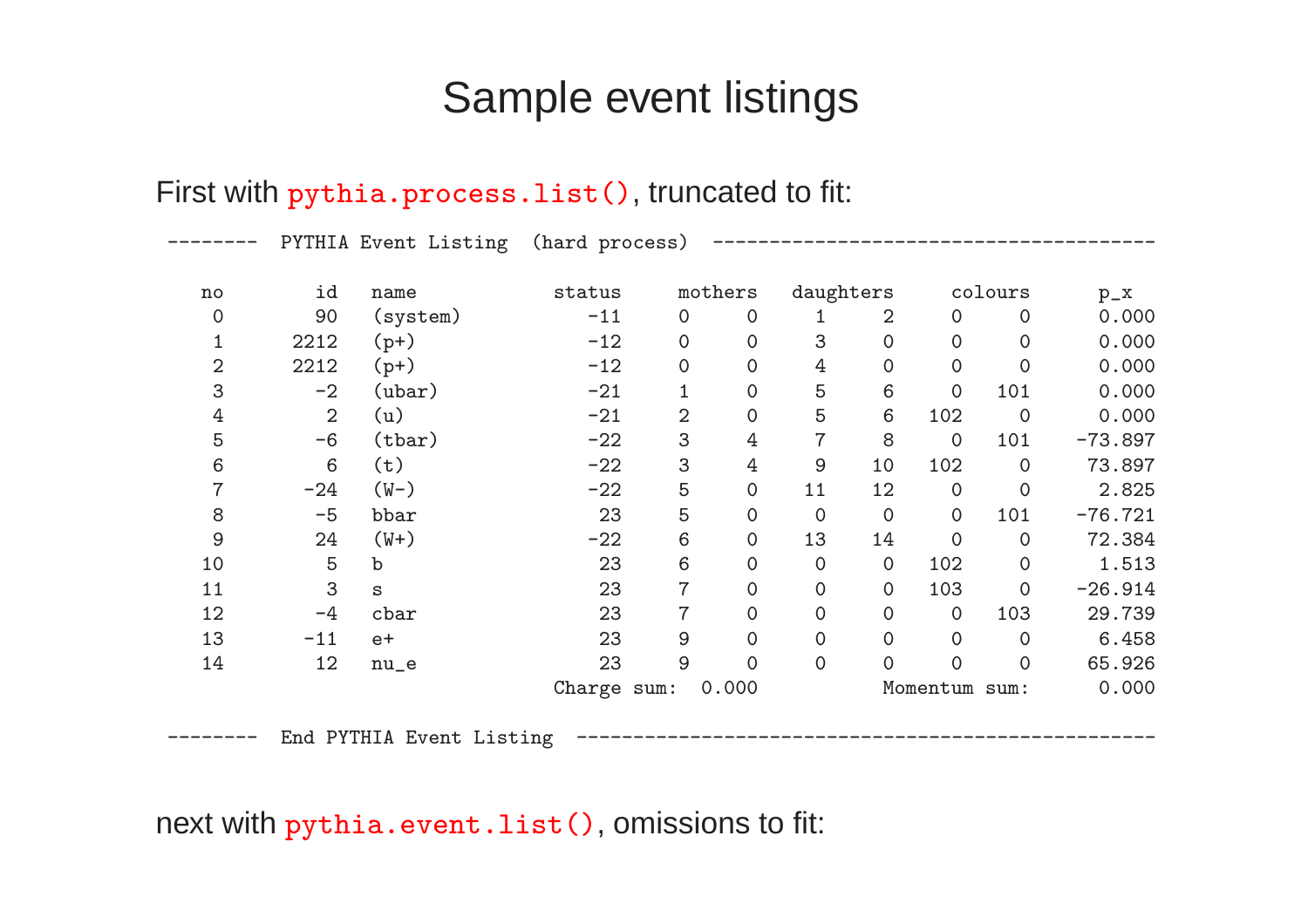|                  |                | PYTHIA Event Listing | (complete event)  |                           |                     |                     |                     |                     |             |           |           |             |           |                     |
|------------------|----------------|----------------------|-------------------|---------------------------|---------------------|---------------------|---------------------|---------------------|-------------|-----------|-----------|-------------|-----------|---------------------|
| no               | id             | name                 | status            |                           | mothers             |                     | daughters           |                     | colours     | $p_x$     | $p_y$     | $p_z$       | e         | ${\bf m}$           |
| 0                | 90             | (system)             | $-11$             | $\mathsf{O}$              | $\mathsf{O}$        | $\mathbf{1}$        | $\mathbf{2}$        | $\mathbf 0$         | $\mathbf 0$ | 0.000     | 0.000     | 0.000       | 14000.000 | 14000.000           |
| 1                | 2212           | $(p+)$               | $-12$             | 0                         | $\mathsf{O}\xspace$ | 279                 | $\mathsf{O}\xspace$ | $\mathsf{O}\xspace$ | $\mathbf 0$ | 0.000     | 0.000     | 7000.000    | 7000.000  | 0.938               |
| 2                | 2212           | $(p+)$               | $-12$             | 0                         | $\mathsf{O}\xspace$ | 280                 | $\mathsf{O}\xspace$ | $\mathsf{O}\xspace$ | $\mathbf 0$ | 0.000     | 0.000     | $-7000.000$ | 7000.000  | 0.938               |
| 3                | $-2$           | (ubar)               | $-21$             | $\sqrt{7}$                | $\sqrt{7}$          | $\mathbf 5$         | 6                   | $\mathsf{O}\xspace$ | 101         | 0.000     | 0.000     | 54.594      | 54.594    | 0.000               |
| 4                | $\sqrt{2}$     | (u)                  | $-21$             | 8                         | $\mathbf 0$         | $\mathbf 5$         | 6                   | 102                 | $\mathbf 0$ | 0.000     | 0.000     | $-1042.471$ | 1042.471  | 0.000               |
| 5                | $-6$           | (tbar)               | $-22$             | 3                         | $\sqrt{4}$          | $\boldsymbol{9}$    | $9\,$               | $\mathbf 0$         | 101         | $-73.897$ | $-53.244$ | $-174.768$  | 261.166   | 171.372             |
| 6                | 6              | (t)                  | $-22$             | $\ensuremath{\mathsf{3}}$ | $\overline{4}$      | 10                  | 10                  | 102                 | $\mathbf 0$ | 73.897    | 53.244    | $-813.108$  | 835.899   | 171.131             |
| $\overline{7}$   | $-2$           | $($ ubar $)$         | $-42$             | 12                        | $\mathsf{O}\xspace$ | $\sqrt{3}$          | 3                   | $\mathbf 0$         | 101         | 0.000     | 0.000     | 54.594      | 54.594    | 0.000               |
| 8                | $\sqrt{2}$     | (u)                  | $-41$             | 13                        | 13                  | $11\,$              | 4                   | 104                 | $\mathbf 0$ | $-0.000$  | $-0.000$  | $-1191.549$ | 1191.549  | 0.000               |
| $\boldsymbol{9}$ | $-6$           | (tbar)               | $-44$             | 5                         | 5                   | 14                  | 14                  | $\mathsf{O}$        | 101         | $-71.565$ | $-51.768$ | $-210.234$  | 285.251   | 171.372             |
| 10               | 6              | (t)                  | $-44$             | $\,6\,$                   | 6                   | 15                  | 15                  | 102                 | $\mathbf 0$ | 82.715    | 58.828    | $-926.573$  | 947.695   | 171.131             |
| $11$             | 21             | (g)                  | $-43$             | $\,8\,$                   | 0                   | 16                  | 16                  | 104                 | 102         | $-11.150$ | $-7.060$  | $-0.149$    | 13.198    | 0.000               |
| 25               | 21             | (g)                  | $-51$             | 23                        | 0                   | 37                  | 37                  | 106                 | 105         | 19.037    | 28.329    | 38.331      | 51.325    | 0.000               |
| 26               | 21             | (g)                  | $-51$             | 23                        | $\mathbf 0$         | 39                  | 39                  | 101                 | 106         | 6.832     | $-19.532$ | 2.861       | 20.889    | 0.000               |
| 27               | $-6$           | (tbar)               | $-52$             | 20                        | 20                  | 34                  | 34                  | $\mathbf 0$         | 101         | $-88.187$ | $-52.597$ | $-231.302$  | 305.635   | 171.372             |
| 44               | 21             | (g)                  | $-31$             | 48                        | $\mathbf 0$         | 46                  | 47                  | 114                 | 113         | 0.000     | 0.000     | 0.707       | 0.707     | 0.000               |
| 45               | $\mathbf{1}$   | (d)                  | $-31$             | 49                        | 49                  | 46                  | 47                  | 113                 | $\circ$     | 0.000     | 0.000     | $-255.118$  | 255.118   | 0.000               |
| 46               | 21             | (g)                  | $-33$             | 44                        | 45                  | 50                  | 50                  | 114                 | 115         | 2.524     | 5.061     | $-11.187$   | 12.535    | 0.000               |
| 47               | 1              | (d)                  | $-33$             | 44                        | 45                  | 51                  | 51                  | 115                 | $\circ$     | $-2.524$  | $-5.061$  | $-243.224$  | 243.290   | 0.330               |
| 378              | $\overline{2}$ | (u)                  | $-63$             | $\mathbf{1}$              | $\mathbf 0$         | 492                 | 492                 | 113                 | $\mathbf 0$ | $-0.319$  | $-0.512$  | 1340.638    | 1340.638  | 0.330               |
| 379              | 2101           | $(ud_0)$             | $-63$             | $\mathbf{1}$              | $\mathbf 0$         | 492                 | 492                 | $\mathbf 0$         | 113         | $-0.427$  | $-1.024$  | 3266.905    | 3266.906  | 0.579               |
| 380              | $\sqrt{2}$     | (u)                  | $-63$             | $\mathbf{1}$              | $\mathbf 0$         | 493                 | 493                 | 108                 | $\mathbf 0$ | $-0.720$  | $-1.118$  | 56.936      | 56.952    | 0.330               |
| 381              | $-3$           | (sbar)               | $-63$             | $\mathbf{1}$              | $\mathbf 0$         | 519                 | 519                 | $\mathbf 0$         | 117         | $-0.382$  | $-0.112$  | 1364.384    | 1364.384  | 0.500               |
| 486              | $-11$          | $e+$                 | 23                | 441                       | $\mathbf 0$         | $\mathsf{O}$        | $\mathbf 0$         | $\mathbf 0$         | $\mathbf 0$ | 7.949     | $-14.875$ | $-217.791$  | 218.443   | 0.001               |
| 487              | 12             | $nu_e$               | 23                | 441                       | $\mathbf 0$         | $\mathbf 0$         | $\mathbf 0$         | $\mathbf 0$         | $\mathbf 0$ | 70.533    | 75.395    | $-668.054$  | 675.985   | 0.000               |
| 502              | $\mathbf{1}$   | (d)                  | $-71$             | 342                       | 342                 | 505                 | 508                 | 115                 | $\mathbf 0$ | $-3.404$  | $-4.046$  | $-233.825$  | 233.885   | 0.330               |
| 503              | 21             | (g)                  | $-71$             | 367                       | 367                 | 505                 | 508                 | 181                 | 115         | $-0.384$  | $-0.368$  | $-9.293$    | 9.309     | 0.000               |
| 504              | $-2$           | (ubar)               | $-71$             | 370                       | 370                 | 505                 | 508                 | $\mathbf 0$         | 181         | $-3.167$  | $-0.517$  | $-68.782$   | 68.858    | 0.330               |
| 505              | 311            | (KO)                 | $-83$             | 502                       | 504                 | 789                 | 789                 | $\mathbf 0$         | $\mathbf 0$ | $-2.046$  | $-0.406$  | $-58.420$   | 58.460    | 0.498               |
| 506              | 331            | $(\text{eta'})$      | $-83$             | 502                       | 504                 | 941                 | 942                 | $\mathbf 0$         | $\mathbf 0$ | $-1.070$  | $-2.000$  | $-93.597$   | 93.629    | 0.958               |
| 507              | $-323$         | $(K*-)$              | $-83$             | 502                       | 504                 | 790                 | 791                 | $\mathbf 0$         | $\mathbf 0$ | $-2.736$  | $-2.575$  | $-132.287$  | 132.344   | 0.943               |
| 508              | 111            | (pi0)                | $-84$             | 502                       | 504                 | 943                 | 944                 | $\mathbf 0$         | $\mathbf 0$ | $-1.102$  | 0.050     | $-27.596$   | 27.618    | 0.135               |
| 789              | 130            | $K_LO$               | 91                | 505                       | 505                 | $\mathbf 0$         | $\mathsf{O}\xspace$ | $\Omega$            | $\Omega$    | $-2.046$  | $-0.406$  | $-58.420$   | 58.460    | 0.498               |
| 790              | $-311$         | (Kbar0)              | $-91$             | 507                       | $\mathbf 0$         | 932                 | 932                 | $\Omega$            | $\Omega$    | $-0.900$  | $-1.003$  | $-55.248$   | 55.267    | 0.498               |
| 791              | $-211$         | pi-                  | 91                | 507                       | 0                   | $\mathbf 0$         | 0                   | 0                   | 0           | $-1.836$  | $-1.571$  | $-77.039$   | 77.077    | 0.140               |
| 792              | $-211$         | pi-                  | 91                | 516                       | 0                   | $\mathbf 0$         | $\mathsf{O}\xspace$ | $\mathbf 0$         | 0           | 0.117     | $-0.161$  | $-1.617$    | 1.635     | 0.140               |
| 793              | 111            | (pi0)                | $-91$             | 516                       | 0                   | 1069                | 1070                | 0                   | 0           | $-0.431$  | $-0.098$  | $-0.498$    | 0.680     | 0.135               |
| 794              | 2212           | $p+$                 | 91                | 537                       | 0                   | $\mathsf{O}\xspace$ | 0                   | 0                   | 0           | $-1.175$  | 0.093     | $-0.721$    | 1.670     | 0.938               |
| 795              | 211            | pi+                  | 91                | 537                       | 0                   | $\mathbf 0$         | 0                   | $\mathbf 0$         | 0           | $-0.414$  | 0.352     | $-0.340$    | 0.657     | 0.140               |
| 1316             | 22             | gamma                | 91                | 1313                      | 0                   | $\mathbf 0$         | 0                   | $\Omega$            | 0           | $-1.574$  | 0.014     | $-0.839$    | 1.783     | 0.000               |
| 1317             | 22             | gamma                | 91                | 1313                      | 0                   | $\mathsf{O}\xspace$ | $\mathbf 0$         | $\mathbf 0$         | 0           | $-0.887$  | 0.068     | $-0.569$    | 1.056     | 0.000               |
|                  |                |                      | Charge sum: 2.000 |                           |                     |                     |                     | Momentum sum:       |             | $-0.000$  | 0.000     | $-0.000$    |           | 14000.000 14000.000 |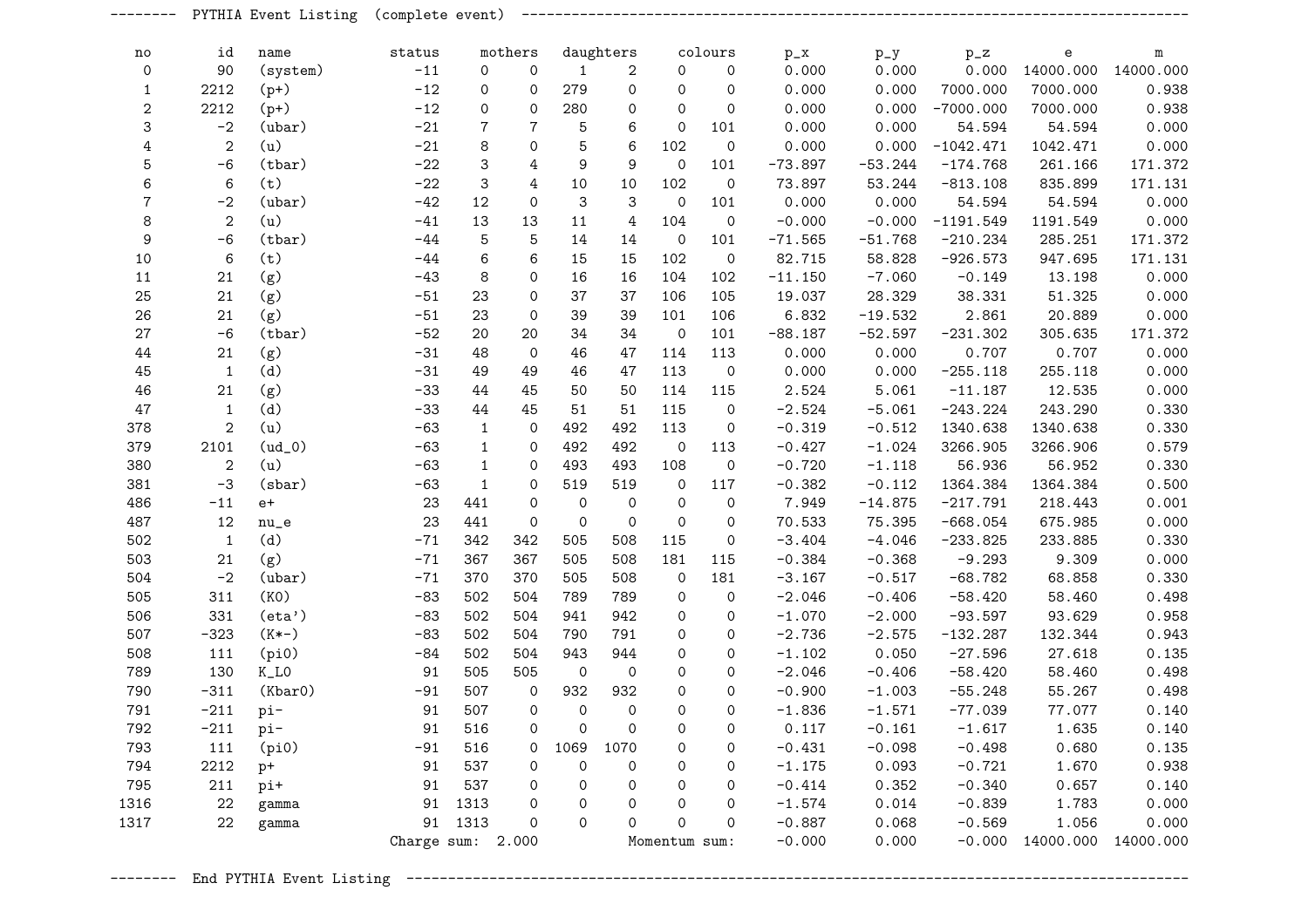### Other event information

You can use pythia.info.method() to extract one-of-a-kind information, such as:

- idA(), idB(), eCM(): incoming beams and cm energy.
- name(), code(): the name and code of the subprocess.
- $\bullet$   $\mathtt{id1()}$ ,  $\mathtt{id2()}$ ,  $\mathtt{x1()}$ ,  $\mathtt{x2()}$  the identities and  $x$  fractions of the two partons coming in to the hard subprocess.
- pdf1(), pdf2(), Q2Fac(): parton densities  $x f(x,Q^2)$  evaluated for the two incoming partons, and the associated  $Q^{\mathsf{2}}$  scale.
- $\bullet$  alphaS(), alphaEM(), Q2Ren():  $\alpha_s,\,\alpha_{em}$  and their  $Q^2$  scale.
- mHat(), sHat(), tHat(), uHat() : the invariant mass of the hard subprocess and the Mandelstam variables.
- <sup>p</sup>THat(), thetaHat(), <sup>p</sup>hiHat() : transverse momentum and polar and azimuthal scattering angles of the hard subprocess.
- **bMI()**, nMI(): impact parameter (rescaled) and number of multiple interactions.
- list() : list some information on output.
- sigmaGen(), sigmaErr() : the process-summed estimated cross section and its estimated statistical error, in mb.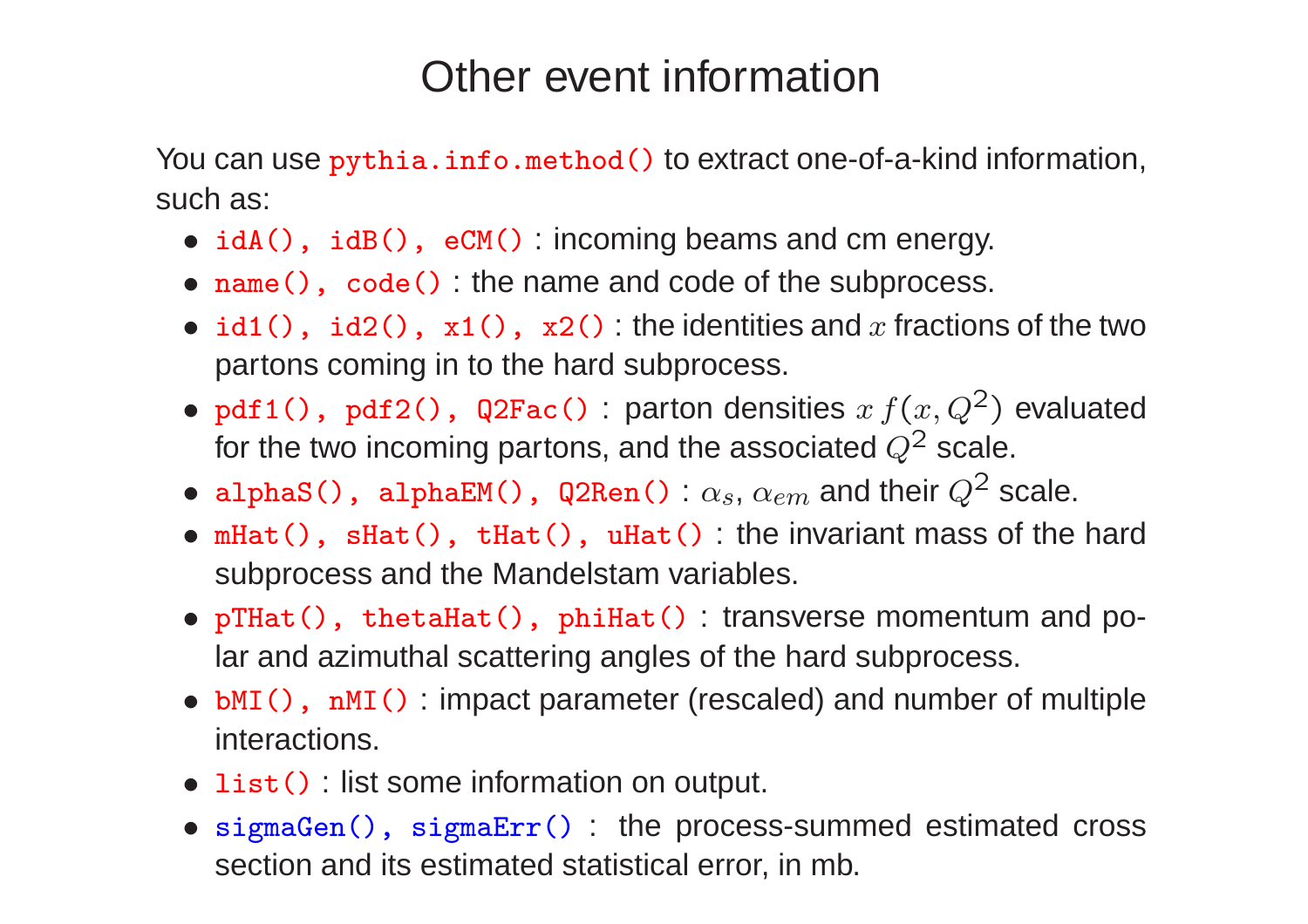### **Statistics**

Output from pythia.statistics() (some blanks removed for space):

| PYTHIA Event and Cross Section Statistics                                              |                                                  |                |                  |                |                  |                     |  |  |  |  |
|----------------------------------------------------------------------------------------|--------------------------------------------------|----------------|------------------|----------------|------------------|---------------------|--|--|--|--|
| Subprocess                                                                             | Code                                             |                | Number of events | sigma +- delta |                  |                     |  |  |  |  |
|                                                                                        |                                                  | Tried          | Selected         | Accepted       | (estimated) (mb) |                     |  |  |  |  |
|                                                                                        |                                                  |                |                  |                |                  |                     |  |  |  |  |
| $g g \rightarrow g g$                                                                  | 111                                              | 502            | 65               | 65             | $5.114e-01$      | $3.247e-02$         |  |  |  |  |
| $g g \rightarrow q$ qbar (uds)                                                         | 112                                              | 2              | $\overline{0}$   | $\overline{0}$ | $0.000e + 00$    | $0.000e+00$         |  |  |  |  |
| $q g \rightarrow q g$                                                                  | $113$                                            | 247            | 34               | $34 \mid$      | $3.038e-01$      | 2.772e-02           |  |  |  |  |
| q q(bar)' $\rightarrow$ q q(bar)'                                                      | 114                                              | 24             | $\Omega$         | 0 <sup>1</sup> | $0.000e + 00$    | $0.000e + 00$       |  |  |  |  |
| $ $ q qbar $\rightarrow$ g g                                                           | 115                                              | $\mathbf{1}$   | $\overline{0}$   | 0 <sup>1</sup> | $0.000e + 00$    | $0.000e+00$         |  |  |  |  |
| q qbar $\rightarrow$ q' qbar' (uds)                                                    | 116                                              | $\overline{O}$ | $\overline{0}$   | 0 <sup>1</sup> | $0.000e + 00$    | $0.000e + 00$       |  |  |  |  |
| $g g \rightarrow c \text{ char}$                                                       | 121                                              | 1              | $\mathbf{1}$     | $1 \vert$      | $3.483e-03$      | $3.483e-03$         |  |  |  |  |
| $g \circ \rightarrow b$ bbar                                                           | 123                                              | $\overline{2}$ | $\Omega$         | 0 <sup>1</sup> | $0.000e + 00$    | $0.000e+00$         |  |  |  |  |
| sum                                                                                    |                                                  | 779            | 100              | $100$          |                  | 8.187e-01 4.284e-02 |  |  |  |  |
|                                                                                        |                                                  |                |                  |                |                  |                     |  |  |  |  |
| PYTHIA Error and Warning Messages Statistics                                           |                                                  |                |                  |                |                  |                     |  |  |  |  |
| times<br>message                                                                       |                                                  |                |                  |                |                  |                     |  |  |  |  |
| 3<br>Error in Pythia::next: hadronLevel failed; try again                              |                                                  |                |                  |                |                  |                     |  |  |  |  |
| Error in StringFragmentation::fragmentToJunction: caught in junction flavour loop<br>3 |                                                  |                |                  |                |                  |                     |  |  |  |  |
| 3<br>Warning in ParticleDataEntry::initBWmass: switching off width                     |                                                  |                |                  |                |                  |                     |  |  |  |  |
|                                                                                        | End PYTHIA Error and Warning Messages Statistics |                |                  |                |                  |                     |  |  |  |  |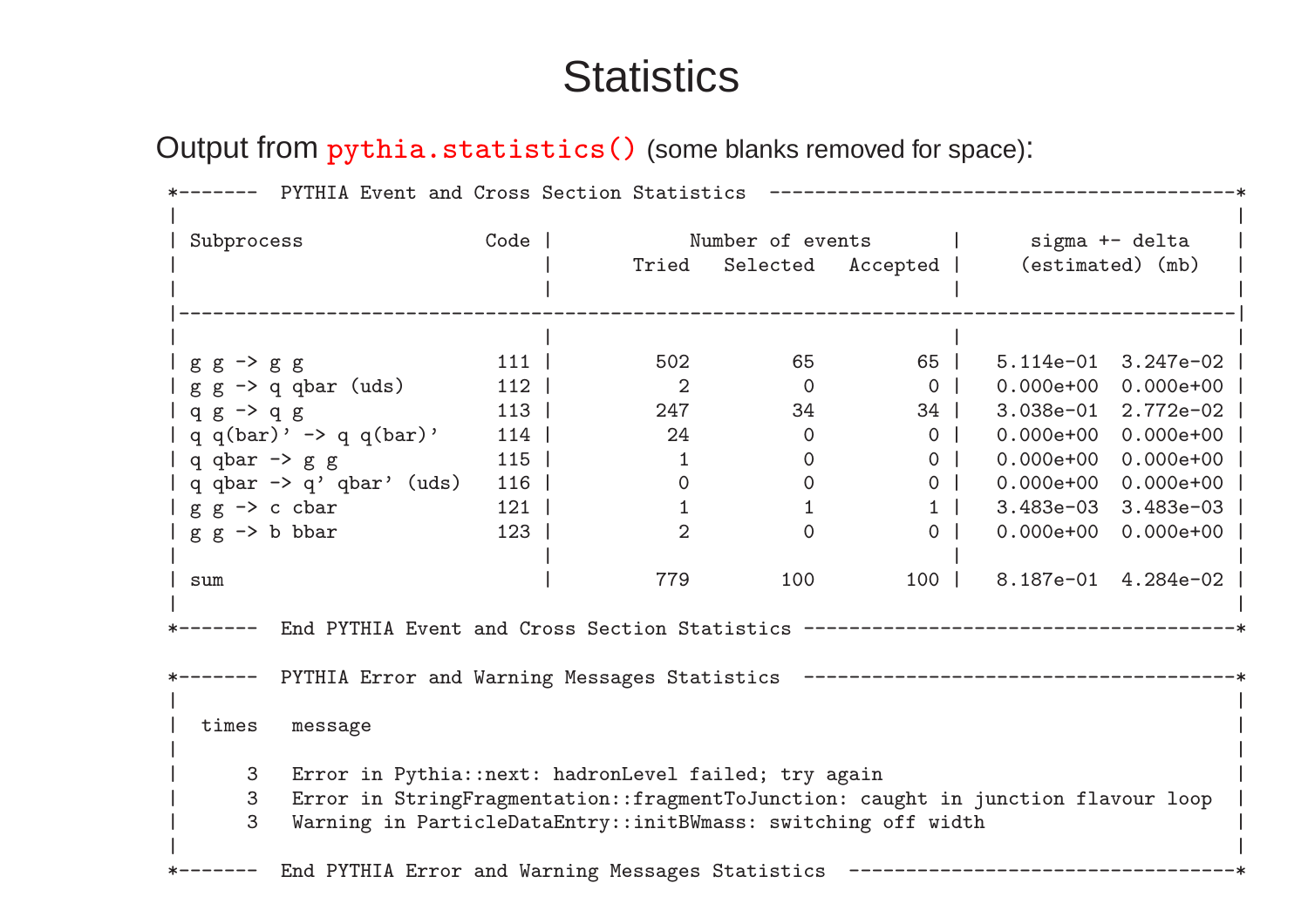# Trying It Out

• Download pythia8107.tgz from

http://www.thep.lu.se/∼torbjorn/Pythia.html

- tar xvfz pythia8107.tgz to unzip and expand
- cd pythia8107 to move to new directory
- ./configure ... needed for external libraries <sup>+</sup> debug/shared (see README, libraries: HepMC, LHAPDF, PYTHIA 6)
- make will compile in  $\sim$  3 minutes (for archive library, same amount extra for shared)
- The htmldoc/pythia8100.pdf file contains A Brief Introduction
- Open htmldoc/Welcome.html in <sup>a</sup> web browser for the full manual
- Install the phpdoc/ directory on a webserver and open <sup>p</sup>hpdoc/Welcome.html in <sup>a</sup> web browser for an interactive manual
- The examples subdirectory contains  $>$  30 sample main programs: standalone, link to libraries, semi-internal processes, . . . (make mainNN and then ./mainNN.exe <sup>&</sup>gt; outfile)
- A Worksheet (on the web pages) contains step-by-step instructions and exercises how to write and run <sup>a</sup> main program